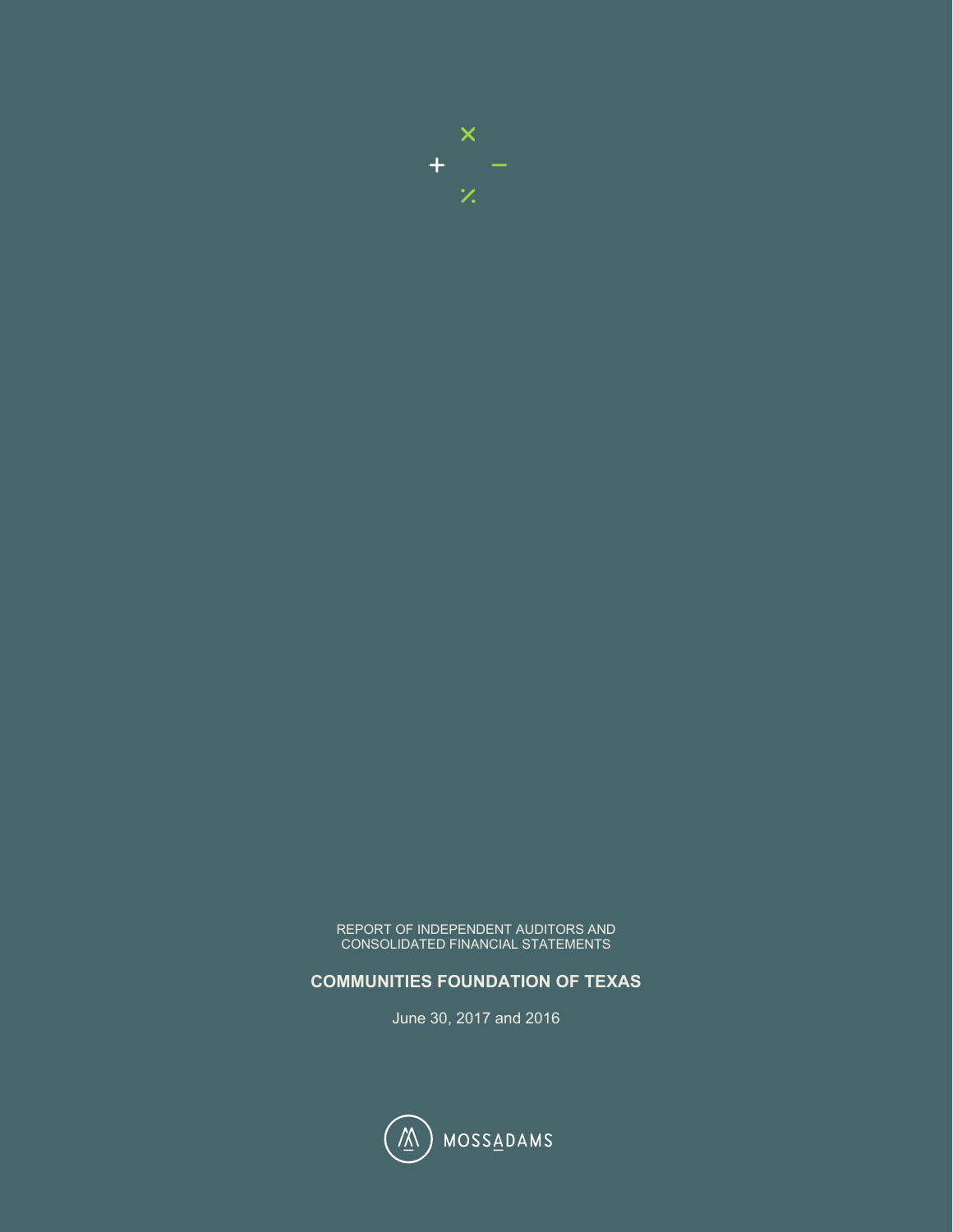# **Table of Contents**

|                                          | <b>PAGE</b> |
|------------------------------------------|-------------|
| <b>Report of Independent Auditors</b>    | $1 - 2$     |
| <b>Consolidated Financial Statements</b> |             |
| <b>Statements of Financial Position</b>  | 3           |
| Statement of Activities - 2017           | 4           |
| Statement of Activities – 2016           | 5           |
| <b>Statements of Cash Flows</b>          | $6 - 7$     |
| Notes to Financial Statements            | $8 - 30$    |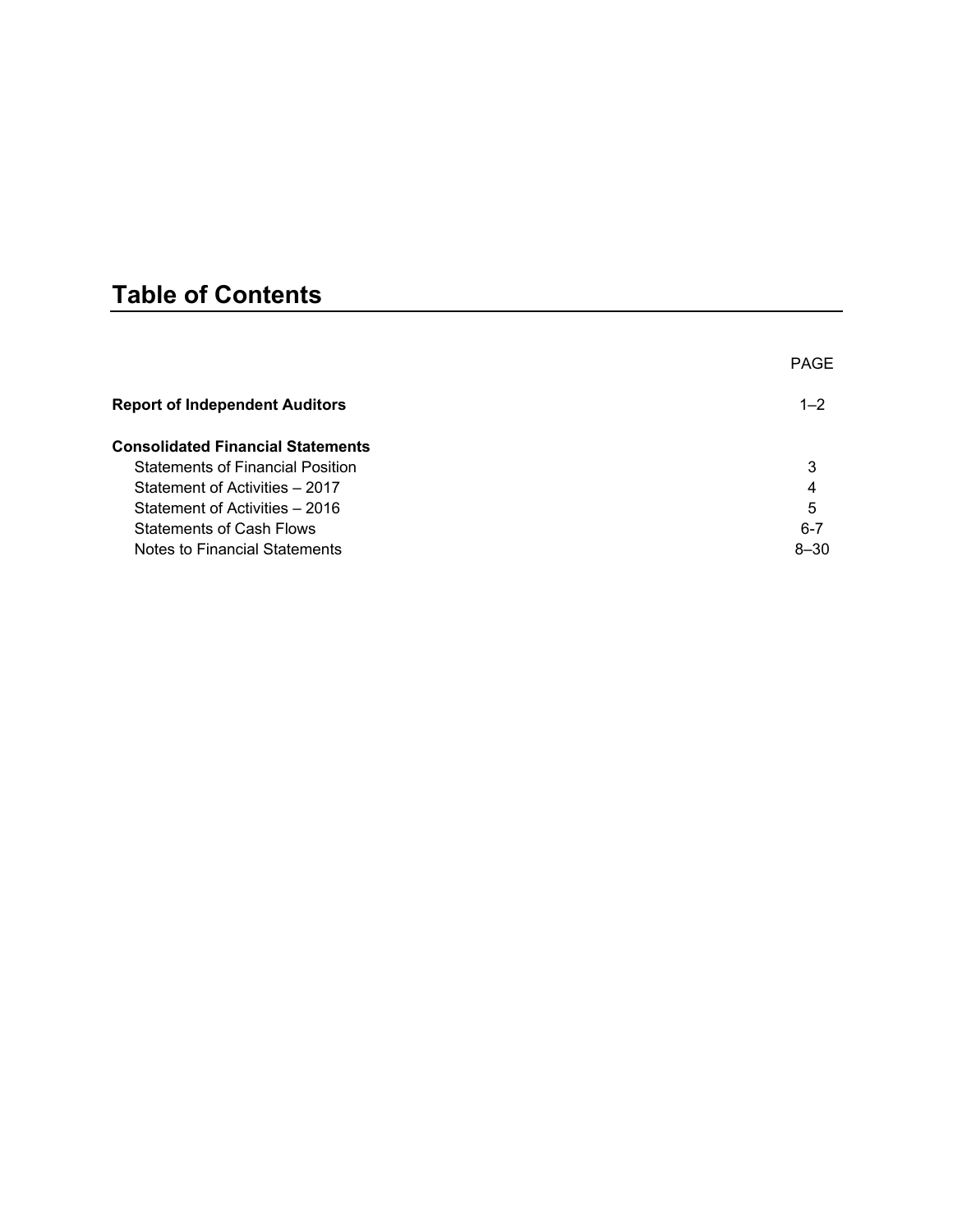

# **Report of Independent Auditors**

The Finance and Audit Committee Communities Foundation of Texas

#### **Report on the Financial Statements**

We have audited the accompanying consolidated financial statements of Communities Foundation of Texas (the Foundation), which comprise the consolidated statement of financial position as of June 30, 2017, and the related consolidated statements of activities, and cash flows for the year then ended, and the related notes to the financial statements.

#### *Management's Responsibility for the Financial Statements*

Management is responsible for the preparation and fair presentation of these consolidated financial statements in accordance with accounting principles generally accepted in the United States of America; this includes the design, implementation, and maintenance of internal control relevant to the preparation and fair presentation of consolidated financial statements that are free from material misstatement, whether due to fraud or error.

#### *Auditor's Responsibility*

Our responsibility is to express an opinion on these consolidated financial statements based on our audit. We conducted our audit in accordance with auditing standards generally accepted in the United States of America. Those standards require that we plan and perform the audit to obtain reasonable assurance about whether the consolidated financial statements are free from material misstatement.

An audit involves performing procedures to obtain audit evidence about the amounts and disclosures in the consolidated financial statements. The procedures selected depend on the auditor's judgment, including the assessment of the risks of material misstatement of the consolidated financial statements, whether due to fraud or error. In making those risk assessments, the auditor considers internal control relevant to the entity's preparation and fair presentation of the consolidated financial statements in order to design audit procedures that are appropriate in the circumstances, but not for the purpose of expressing an opinion on the effectiveness of the entity's internal control. Accordingly, we express no such opinion. An audit also includes evaluating the appropriateness of accounting policies used and the reasonableness of significant accounting estimates made by management, as well as evaluating the overall presentation of the consolidated financial statements.

We believe that the audit evidence we have obtained is sufficient and appropriate to provide a basis for our audit opinion.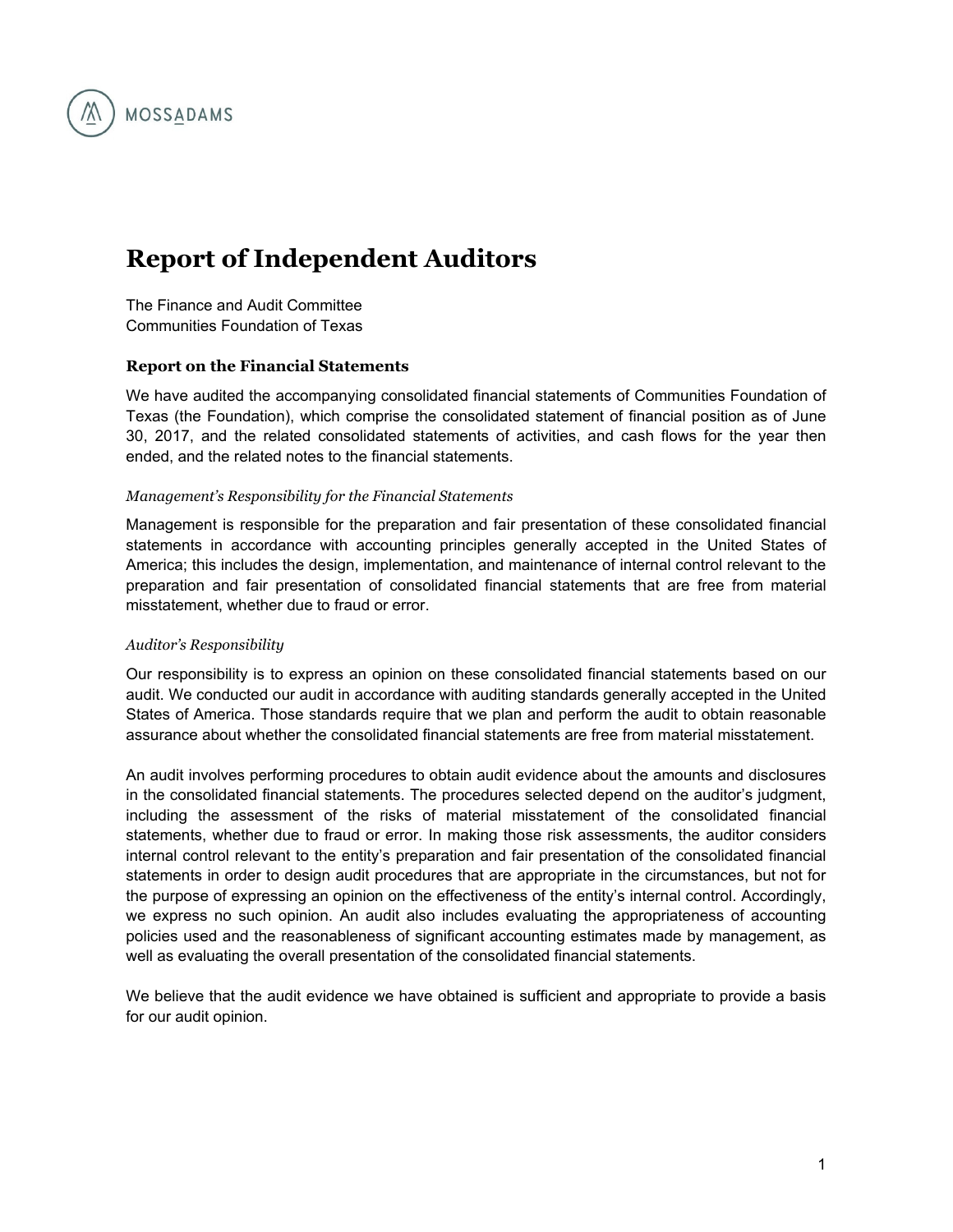#### *Opinion*

In our opinion, the consolidated financial statements referred to above present fairly, in all material respects, the financial position of Communities Foundation of Texas as of June 30, 2017, and the results of their change in net assets and their cash flows for the year then ended in accordance with accounting principles generally accepted in the United States of America.

#### *Other Matter – Prior Period Financial Statements*

The consolidated financial statements of Communities Foundation of Texas for the year ended June 30, 2016, were audited by other auditors who expressed an unmodified opinion of those statements on December 15, 2016.

Moss Adams LLP

Dallas, Texas December 15, 2017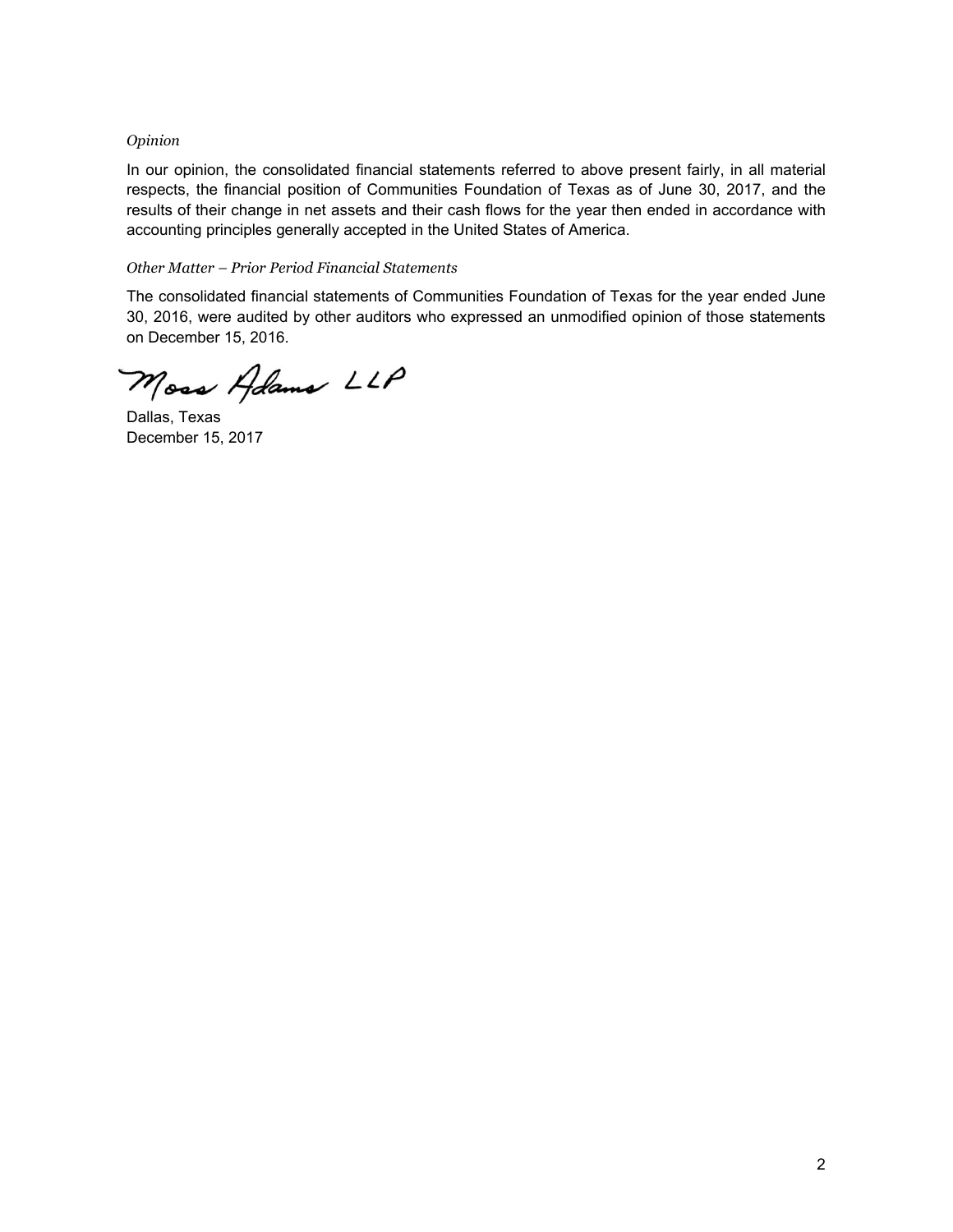# **Communities Foundation of Texas Consolidated Statements of Financial Position June 30, 2017 and 2016 Presented in 000's**

|                                                       |               | 2017      | 2016            |
|-------------------------------------------------------|---------------|-----------|-----------------|
| <b>ASSETS</b>                                         |               |           |                 |
| Cash and cash equivalents                             | \$            | 23,485    | \$<br>28,710    |
| Interest, dividends, and other receivables            |               | 1,395     | 1,664           |
| Contributions receivable                              |               | 9,681     | 11,348          |
| Investments                                           |               | 978,762   | 898,805         |
| Beneficial interest in charitable remainder trusts    |               | 6,733     | 6,329           |
| Real estate held for investment                       |               | 11,137    | 13,208          |
| Real estate held for sale                             |               | 4,058     | 4,064           |
| Other investments                                     |               | 15,449    | 15,832          |
| Property and equipment, net                           |               | 46,172    | 46,528          |
| Other assets                                          |               | 1,304     | 1,229           |
| <b>Total assets</b>                                   | \$            | 1,098,176 | \$<br>1,027,717 |
| <b>LIABILITIES AND NET ASSETS</b>                     |               |           |                 |
| Liabilities                                           |               |           |                 |
| Accounts payable and accrued liabilities              | \$            | 2,213     | \$<br>1,209     |
| Grants payable                                        |               | 28,459    | 37,140          |
| Funds held for others                                 |               | 35,274    | 32,312          |
| Deferred revenue                                      |               | 307       | 332             |
| Liabilities associated with split-interest agreements |               | 3,474     | 3,339           |
| <b>Total liabilities</b>                              |               | 69,727    | 74,332          |
| <b>Net Assets</b>                                     |               |           |                 |
| Unrestricted                                          |               | 809,432   | 758,528         |
| Unrestricted, board-designated endowments             |               | 23,484    | 22,117          |
| <b>Total unrestricted</b>                             |               | 832,916   | 780,645         |
| Temporarily restricted                                |               | 191,151   | 168,358         |
| Permanently restricted                                |               | 4,382     | 4,382           |
| Total net assets                                      |               | 1,028,449 | 953,385         |
| Total liabilities and net assets                      | $\frac{1}{2}$ | 1,098,176 | \$<br>1,027,717 |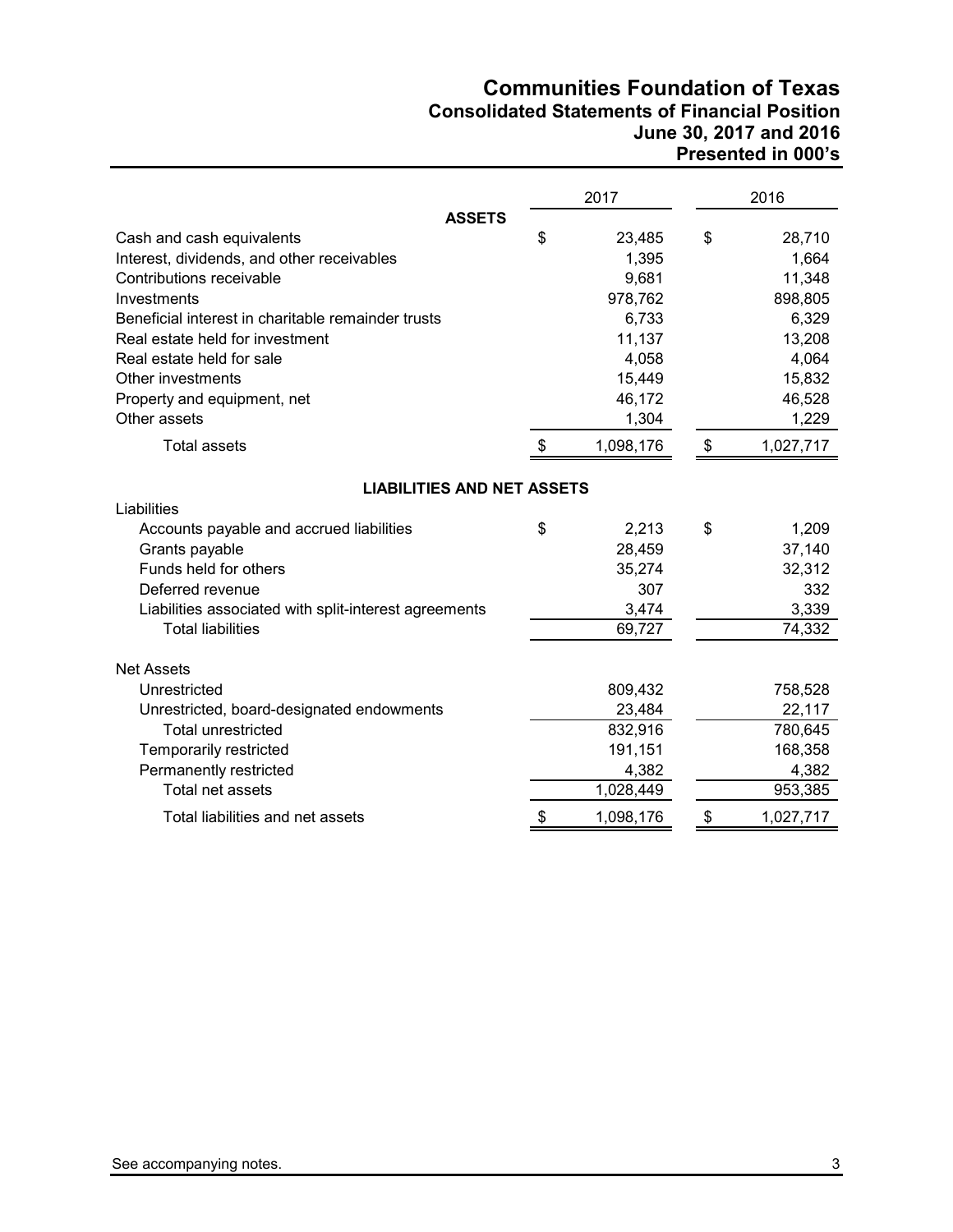# **Communities Foundation of Texas Consolidated Statement of Activities Year Ended June 30, 2017 Presented in 000's**

|                                              | June 30, 2017 |              |    |             |    |             |    |             |
|----------------------------------------------|---------------|--------------|----|-------------|----|-------------|----|-------------|
|                                              |               |              |    | Temporarily |    | Permanently |    |             |
|                                              |               | Unrestricted |    | Restricted  |    | Restricted  |    | Total       |
| <b>REVENUES AND GAINS</b>                    |               |              |    |             |    |             |    |             |
| Contributions                                | S             | 49,989       | \$ | 12,834      | \$ |             | \$ | 62,823      |
| Investment income, net                       |               | 5.553        |    | 740         |    |             |    | 6,293       |
| Net realized gains on sales on investments   |               | 9,956        |    | 2,910       |    |             |    | 12,866      |
| Net unrealized gains on investments          |               | 64,836       |    | 13,909      |    |             |    | 78,745      |
| Gain on sale of property                     |               | 11,692       |    |             |    |             |    | 11,692      |
| Change in value of split-interest agreements |               | (87)         |    | 534         |    |             |    | 447         |
| Other income                                 |               | 9,816        |    | 242         |    |             |    | 10,058      |
| Reclassifications - donor directed           |               | (2,955)      |    | 2,955       |    |             |    |             |
| Net assets released from restrictions        |               | 11,331       |    | (11, 331)   |    |             |    |             |
| Total revenues and gains                     |               | 160,131      |    | 22,793      |    |             |    | 182,924     |
| <b>GRANTS AND EXPENSES</b>                   |               |              |    |             |    |             |    |             |
| Programs:                                    |               |              |    |             |    |             |    |             |
| Grants                                       |               | 81,297       |    |             |    |             |    | 81,297      |
| Other                                        |               | 9,151        |    |             |    |             |    | 9,151       |
| Supporting activities:                       |               |              |    |             |    |             |    |             |
| General and administrative expenses:         |               |              |    |             |    |             |    |             |
| <b>Communities Foundation of Texas</b>       |               | 11,515       |    |             |    |             |    | 11,515      |
| Supporting organizations                     |               | 3,688        |    |             |    |             |    | 3,688       |
| Development                                  |               | 2,209        |    |             |    |             |    | 2,209       |
| Total grants and expenses                    |               | 107,860      |    |             |    |             |    | 107,860     |
| <b>CHANGE IN NET ASSETS</b>                  |               | 52,271       |    | 22,793      |    |             |    | 75,064      |
| <b>NET ASSETS</b>                            |               |              |    |             |    |             |    |             |
| Beginning of year                            |               | 780,645      |    | 168,358     |    | 4,382       |    | 953,385     |
| End of year                                  |               | \$832,916    |    | \$191,151   | \$ | 4,382       |    | \$1,028,449 |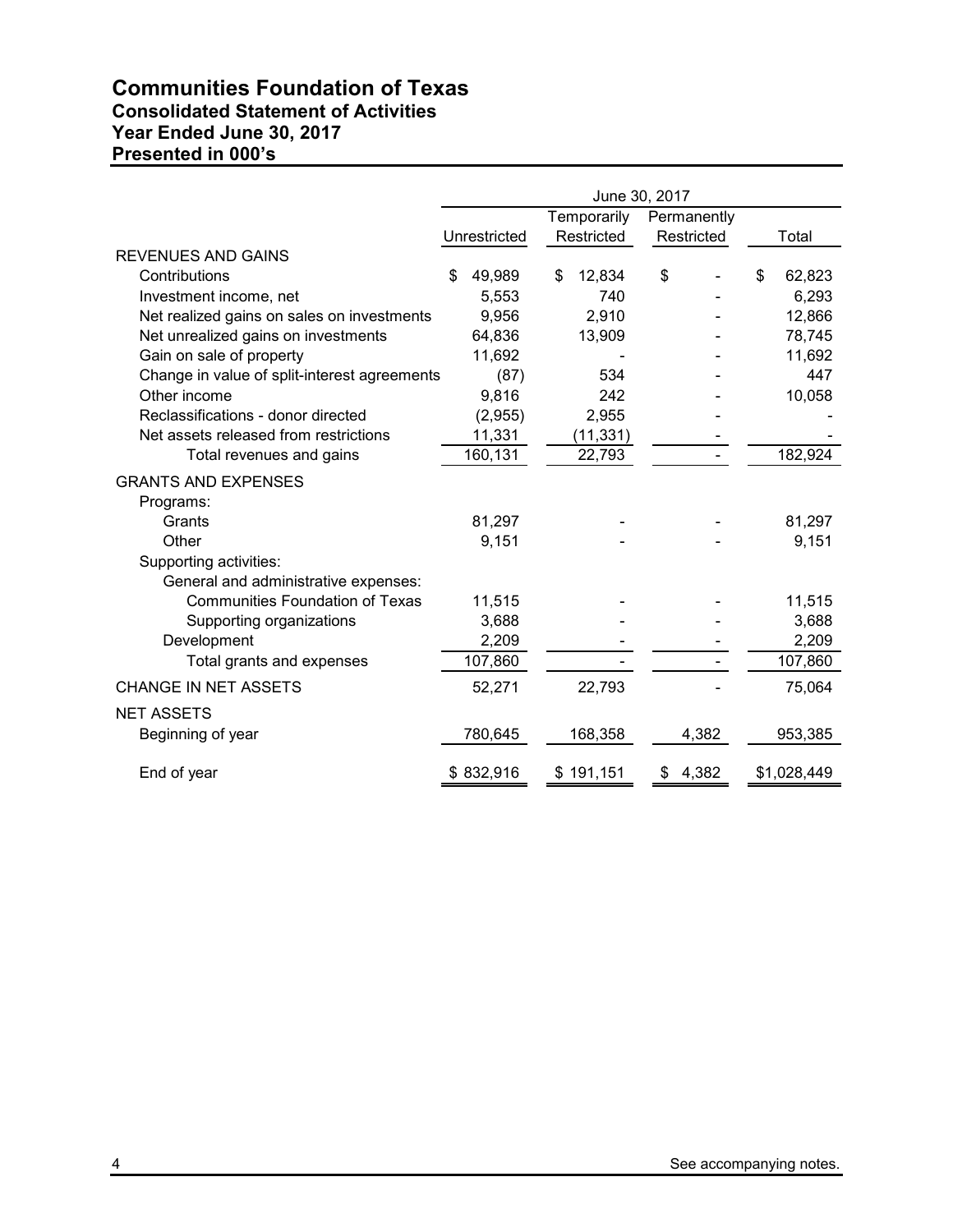# **Communities Foundation of Texas Consolidated Statement of Activities Year Ended June 30, 2016 Presented in 000's**

|                                              | June 30, 2016 |           |    |             |    |             |    |           |
|----------------------------------------------|---------------|-----------|----|-------------|----|-------------|----|-----------|
|                                              |               |           |    | Temporarily |    | Permanently |    |           |
|                                              | Unrestricted  |           |    | Restricted  |    | Restricted  |    | Total     |
| <b>REVENUES AND GAINS</b>                    |               |           |    |             |    |             |    |           |
| Contributions                                | \$            | 48,761    | \$ | 18,245      | \$ |             | \$ | 67,006    |
| Investment income, net                       |               | 8,555     |    | 1,323       |    |             |    | 9,878     |
| Net realized gains on sales on investments   |               | 17,046    |    | 3,357       |    |             |    | 20,403    |
| Net unrealized losses on investments         |               | (25, 614) |    | (6, 563)    |    |             |    | (32, 177) |
| Gain on sale of property                     |               | 454       |    |             |    |             |    | 454       |
| Change in value of split-interest agreements |               | (78)      |    | 176         |    |             |    | 98        |
| Other income                                 |               | 10,788    |    |             |    |             |    | 10,788    |
| Reclassifications - donor directed           |               | (10, 426) |    | 10,700      |    | (274)       |    |           |
| Net assets released from restrictions        |               | 15,316    |    | (15, 316)   |    |             |    |           |
| Total revenues and gains                     |               | 64,802    |    | 11,922      |    | (274)       |    | 76,450    |
| <b>GRANTS AND EXPENSES</b>                   |               |           |    |             |    |             |    |           |
| Programs:                                    |               |           |    |             |    |             |    |           |
| Grants                                       |               | 96,425    |    |             |    |             |    | 96,425    |
| Other                                        |               | 7,734     |    |             |    |             |    | 7,734     |
| Supporting activities:                       |               |           |    |             |    |             |    |           |
| General and administrative expenses:         |               |           |    |             |    |             |    |           |
| <b>Communities Foundation of Texas</b>       |               | 8,942     |    |             |    |             |    | 8,942     |
| Supporting organizations                     |               | 4,467     |    |             |    |             |    | 4,467     |
| Development                                  |               | 1,865     |    |             |    |             |    | 1,865     |
| Total grants and expenses                    |               | 119,433   |    |             |    |             |    | 119,433   |
| <b>CHANGE IN NET ASSETS</b>                  |               | (54, 631) |    | 11,922      |    | (274)       |    | (42, 983) |
| <b>NET ASSETS</b>                            |               |           |    |             |    |             |    |           |
| Beginning of year                            |               | 835,276   |    | 156,436     |    | 4,656       |    | 996,368   |
| End of year                                  | \$780,645     |           | S  | 168,358     | \$ | 4,382       | S. | 953,385   |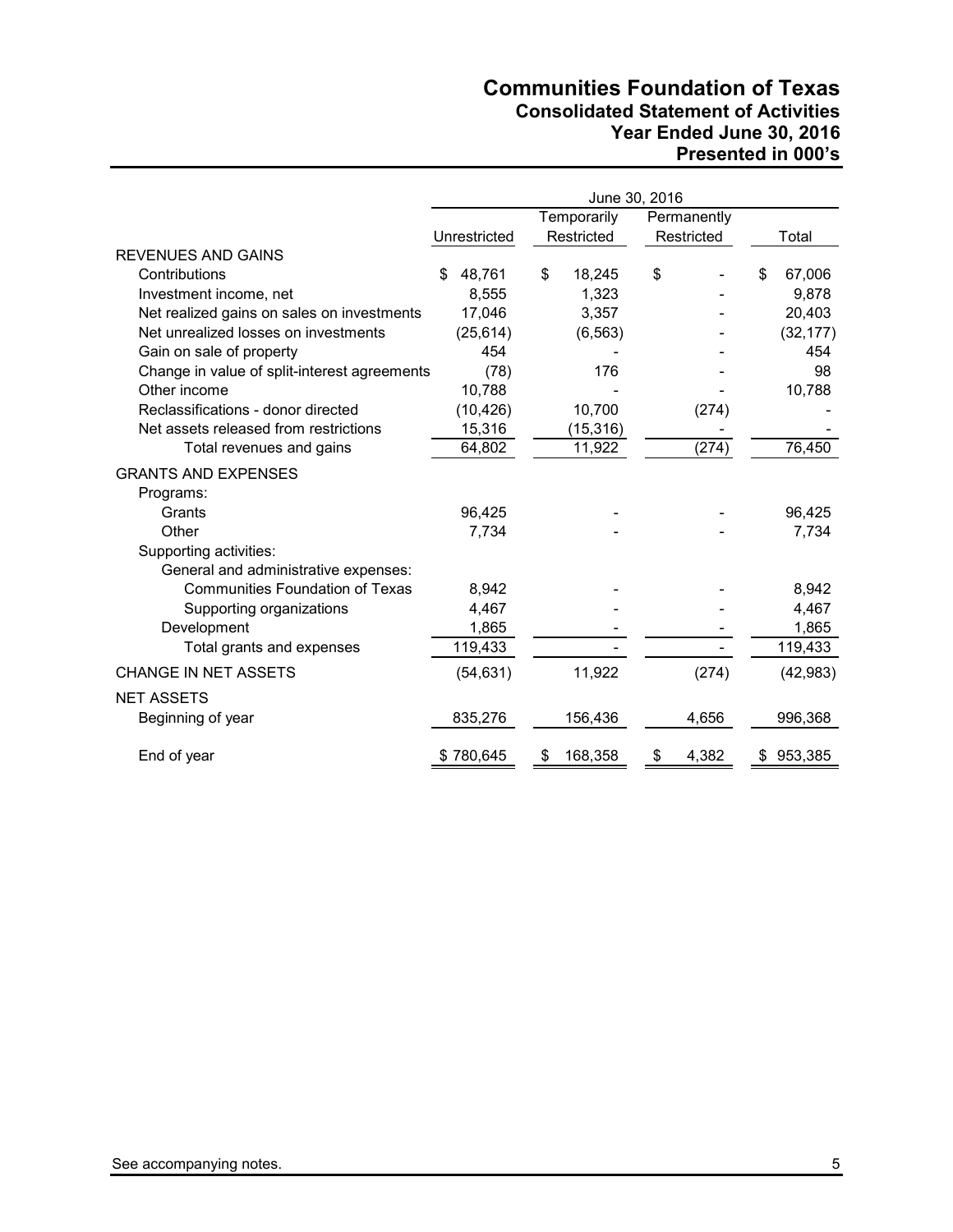# **Communities Foundation of Texas Consolidated Statements of Cash Flows Years Ended June 30, 2017 and 2016 Presented in 000's**

|                                                                                            | 2017         | 2016            |
|--------------------------------------------------------------------------------------------|--------------|-----------------|
| <b>OPERATING ACTIVITIES</b>                                                                |              |                 |
| Change in net assets                                                                       | \$<br>75,064 | \$<br>(42, 983) |
| Adjustments to reconcile change in net assets to net cash<br>used in operating activities: |              |                 |
| Depreciation                                                                               | 1,911        | 1,693           |
| Amortization of discount on grants payable                                                 | (144)        | (5)             |
| Net unrealized (gain) loss on investments                                                  | (78, 745)    | 32,177          |
| Net realized gain on sales of investments                                                  | (12,866)     | (20, 403)       |
| Change in value of split interest agreements                                               | (447)        | (98)            |
| Gain on partnership                                                                        | (278)        |                 |
| Change in cash surrender value of life insurance policies                                  | (2)          | 14              |
| Gain on sale of property and equipment                                                     | (11, 692)    | (454)           |
| Noncash contributions                                                                      | (15, 380)    | (15, 931)       |
| Proceeds from sales of noncash contributions                                               | 9,870        | 16,183          |
| Changes in operating assets and liabilities:                                               |              |                 |
| Contributions, interest, dividends, and other receivables                                  | 1,936        | (8,781)         |
| Other assets                                                                               | (64)         | (218)           |
| Accounts payable and accrued liabilities                                                   | 1,004        | (1,032)         |
| Grants payable                                                                             | (8,537)      | 10,168          |
| Funds held for others                                                                      | (597)        | (1,022)         |
| Liabilities associated with split-interest agreements                                      | 172          | (416)           |
| Net cash used in operating activities                                                      | (38, 795)    | (31, 108)       |
| <b>INVESTING ACTIVITIES</b>                                                                |              |                 |
| Purchases of investments                                                                   | (260, 667)   | (390, 388)      |
| Proceeds from the sales of investments                                                     | 290,507      | 417,894         |
| Purchases of property and equipment                                                        | (1,556)      | (367)           |
| Proceeds from sales of property and equipment                                              | 5,002        | 6,613           |
| Proceeds from sales of other investments                                                   |              | 1,524           |
| Net cash provided by investing activities                                                  | 33,286       | 35,276          |
| <b>FINANCING ACTIVITIES</b>                                                                |              |                 |
| Distribution from beneficial interest in charitable remainder trusts                       | 284          | 2,092           |
| NET (DECREASE) INCREASE IN CASH AND CASH EQUIVALENTS                                       | (5, 225)     | 6,260           |
| CASH AND CASH EQUIVALENTS                                                                  |              |                 |
| Beginning of year                                                                          | 28,710       | 22,450          |
| End of year                                                                                | \$<br>23,485 | \$<br>28,710    |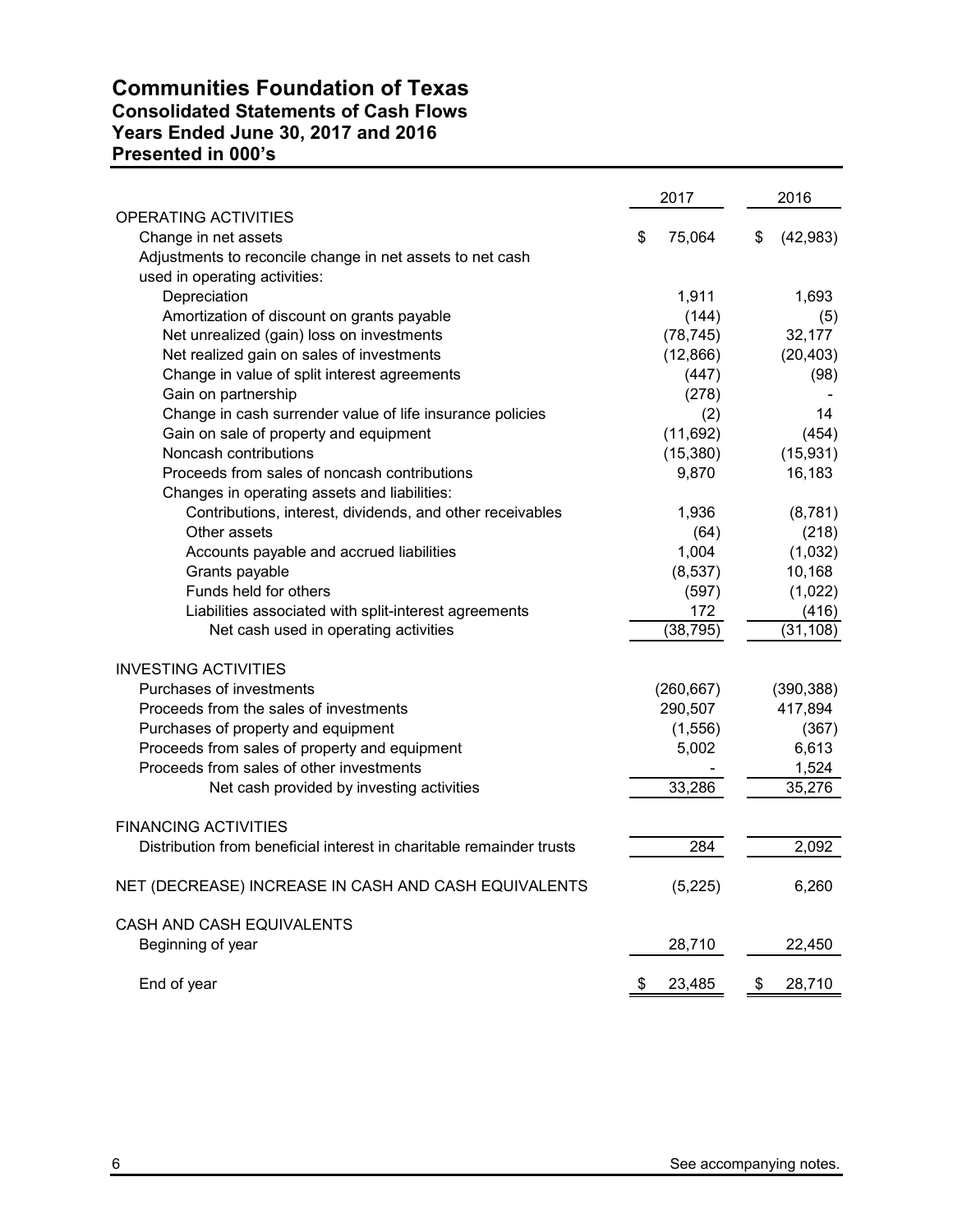# **Communities Foundation of Texas Consolidated Statements of Cash Flows (continued) June 30, 2017 and 2016 Presented in 000's**

|                                                                            | 2017   | 2016   |
|----------------------------------------------------------------------------|--------|--------|
| Interest paid                                                              |        | 52     |
| Taxes paid                                                                 | 2,961  |        |
| Net realized and unrealized gains (losses) on agency funds                 | 3,559  | (648)  |
| Transfer of property and equipment to real estate held for sale            |        | 4,064  |
| Debt financed property and equipment construction in progress              |        | 481    |
| Repayment of notes payable with noncash proceeds from sale                 |        |        |
| of property and equipment                                                  |        | 3,937  |
| Collection of contributions receivable through                             |        |        |
| property and equipment                                                     |        | 1,353  |
| Noncash contributions of investments                                       | 14,639 | 13,517 |
| Noncash contributions of property and equipment                            |        | 328    |
| Noncash contributions of other investments                                 | 429    | 1,886  |
| Noncash contributions of other assets                                      |        | 200    |
| Noncash contributions of beneficial interest in charitable remainder trust | 303    |        |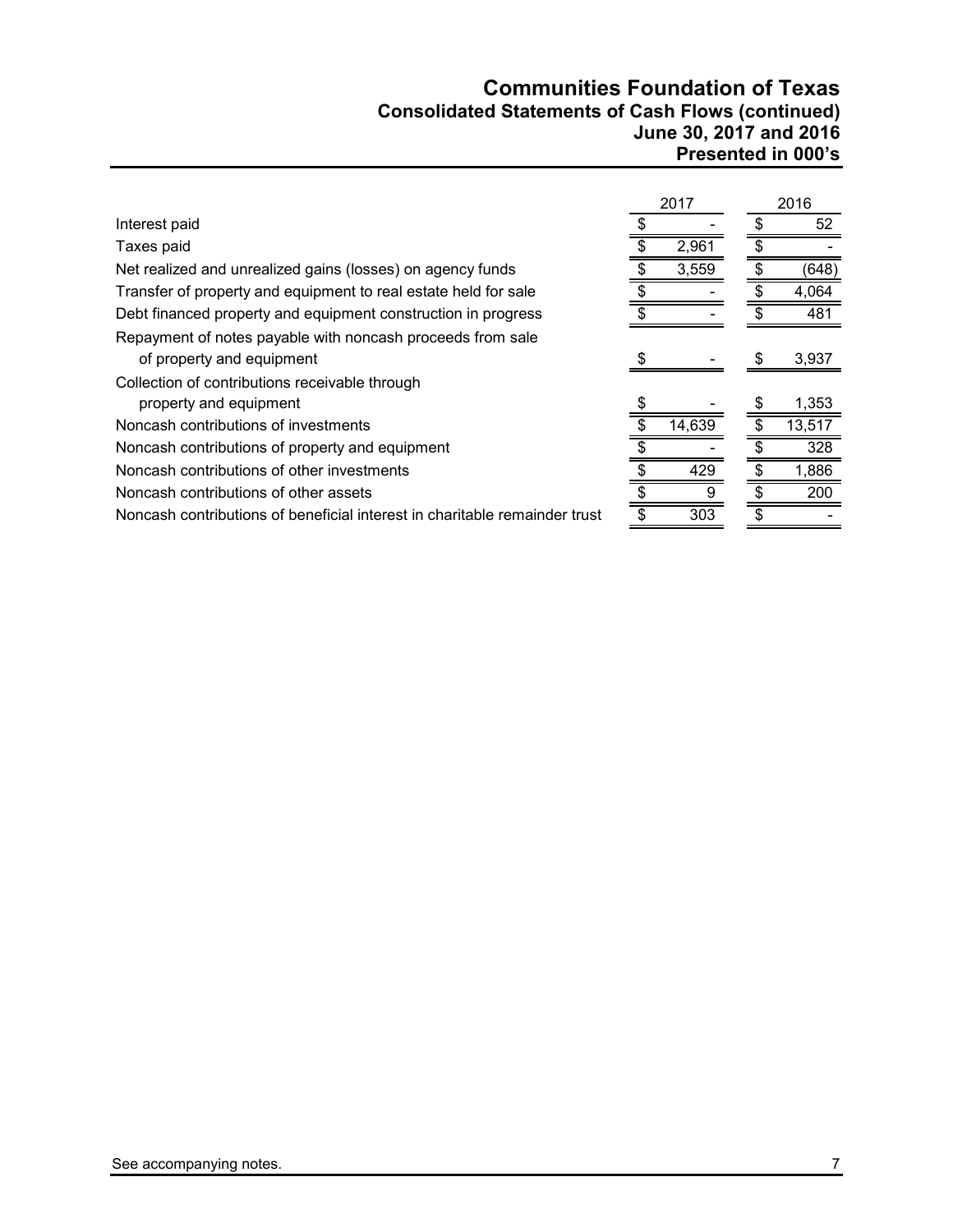# **Note 1 – Summary of Significant Accounting Policies**

#### **General Purpose and Activities**

Communities Foundation of Texas (the Community Foundation) is a nonprofit Texas corporation with no capital stock and is classified by the Internal Revenue Service as tax- exempt under Section 501(c)(3) and as a non-private foundation under Section 509(a)(1) of the Internal Revenue Code of 1986. The Community Foundation administers more than 1,000 funds comprised of donor advised, non-donor advised, trusts and endowment funds established with an instrument of gift.

The Community Foundation is committed to serving charitable needs both domestically and abroad through charitable grants and services at the discretion of the Board of Trustees.

In addition, the Community Foundation administers the Educate Texas program, a significant program that provides grants and support to Texas schools as well as North Texas Giving Day, the nation's largest on-line giving day.

#### **Reporting Entity**

The consolidated financial statements include the Community Foundation and the W.W. Caruth, Jr. Foundation, The Nancy Ann Hunt Foundation, The Ruth Foundation, and The Robert and Nancy Dedman Foundation (the Supporting Organizations). The Supporting Organizations are consolidated with the Community Foundation in the accompanying financial statements because the Community Foundation has an economic interest in the organizations and controls the affiliated organizations' boards of directors and/or by virtue of common trustees. The consolidated financial statements also include the accounts and activities of Flora Street, LLC (and its wholly owned entities Flora Street Retail, LLC and Flora Street Retail 1-2, LLC), Expressway Central Control Company, Inc., Florida Central Control, Inc., Suncoast Central Control, LLC, Texas Central Control, LLC, Citrus Condos (dissolved in February 2016), Caruth Building Services, Inc., Medallion Center Partners, LP, and Medallion Center Partners GP, LLC. The primary purpose of these entities is to hold and manage real estate properties and other investments on behalf of the Community Foundation and certain Supporting Organizations. The Community Foundation, the Supporting Organizations, and all other consolidated entities are collectively referred to as the Foundation throughout these financial statements. All significant inter-organization transactions have been eliminated.

#### **Basis of Presentation**

The Foundation follows the Financial Accounting Standards Board (FASB) Accounting Standards Codification (ASC). The ASC is the single source of authoritative guidance for accounting principles general accepted in the United States of America (U.S. GAAP) for nongovernmental entities. The Foundation's consolidated financial statements have been prepared on the accrual basis of accounting and to ensure the observance of limitations and restrictions placed on the use of available resources, the Foundation maintains its accounts in accordance with the principles and practices of fund accounting. The accompanying consolidated financial statements are presented on the basis of unrestricted, temporarily restricted, and permanently restricted net assets.

#### **Estimates**

The preparation of financial statements requires management to make estimates and assumptions that affect certain reported amounts of assets and liabilities and disclosures of contingent assets and liabilities at the date of the consolidated financial statements and the reported amounts of revenues and expenses for the period. Actual results could differ significantly from those estimates.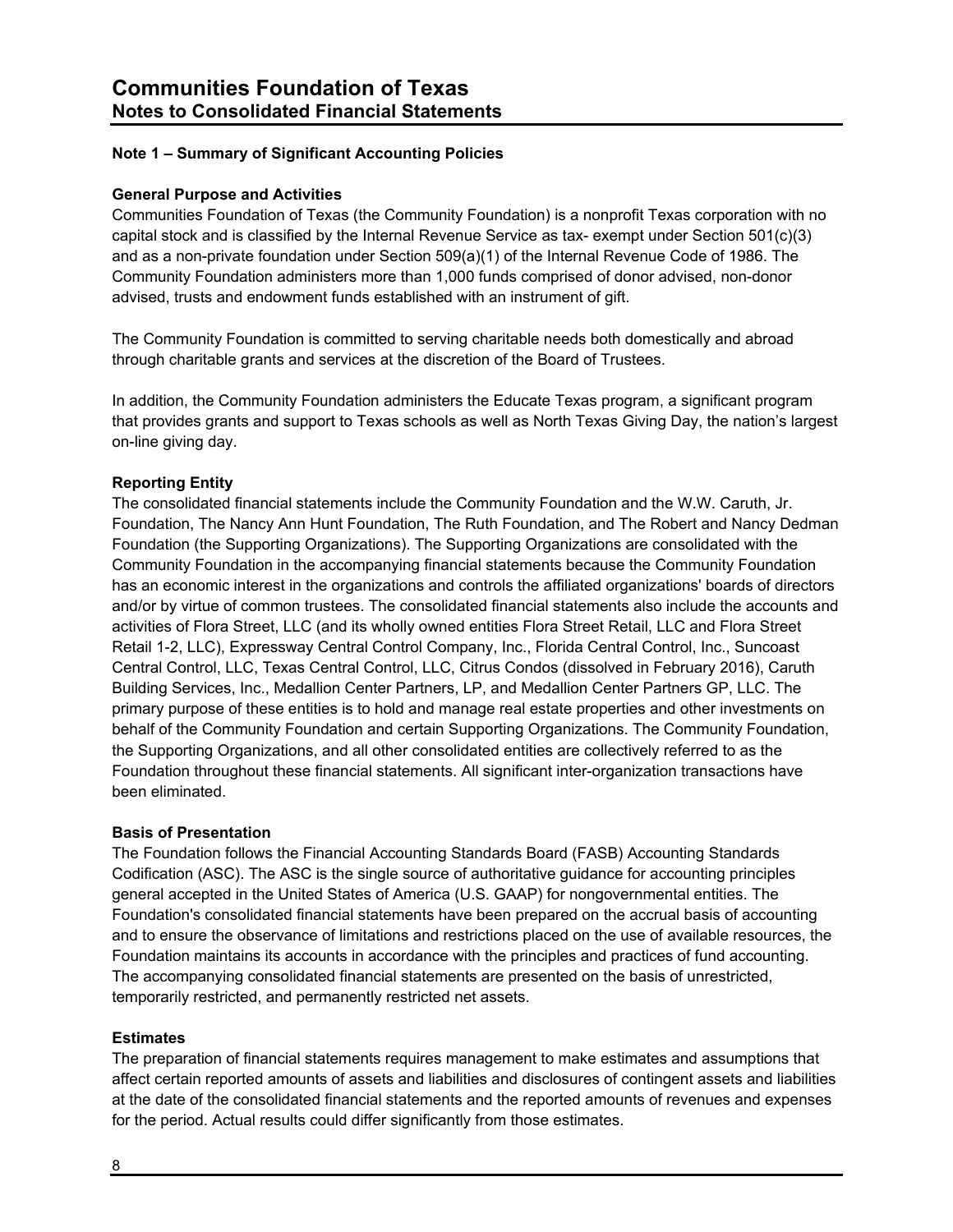#### **Significant Estimates**

Estimates that are particularly susceptible to significant change include the fair value of investments, beneficial interest in charitable remainder trusts, and contributions receivable and related allowance for doubtful accounts. Due to the level of risk associated with these financial instruments, it is reasonably possible that changes in the values of the investments and beneficial interest will occur in the near term and that such changes could materially affect the amounts reported in the consolidated statements of financial position. Significant fluctuations in fair values could occur from year to year, and the amounts the Foundation will ultimately realize could differ materially. Management's estimate of contributions receivable and the related allowance for uncollectible amounts is based on consideration of all relevant available information and an analysis of the collectability of individual contributions at the financial statement date.

#### **Net Asset Classification**

As a community foundation, in accordance with United States Treasury Regulations, the Foundation possesses variance power. Variance power is the unilateral right to remove donor-imposed restrictions upon a gift in response to changed circumstances. The Foundation interprets this variance power to apply to endowment restrictions as well as purpose restrictions. This power is exercisable only in narrowly defined circumstances. Since this variance power is incorporated by reference in most gift instruments, the Foundation views its variance power as an explicit expression of donor intent.

The Board of Trustees, on the advice of legal counsel, has determined that the majority of the Foundation's endowment funds meet the definition of endowment funds under the Uniform Prudent Management of Institutional Funds Act of 2006 (UPMIFA) enacted by the State of Texas effective September 1, 2007 (TUPMIFA). Most of the Foundation's endowment contributions are received subject to the terms of a standard fund agreement. Under the terms of the standard fund agreement, the Board of Trustees has the ability to distribute as much of the corpus of any gift, devise, bequest or fund as the Board of Trustees, in its sole discretion, shall determine. As a result of the ability to distribute corpus, the Board of Trustees has determined that all endowment contributions received subject to the standard fund agreement, and subject to TUPMIFA, are classified as temporarily restricted until appropriated, at which time the appropriation is reclassified to unrestricted net assets. Generally, if the corpus of a contribution may at some future time become available for spending, it is recorded as temporarily restricted. If the corpus never becomes available for spending (i.e., variance power is not specifically incorporated in the gift instrument), it will be reported as permanently restricted.

In accordance with TUPMIFA, the Foundation considers the following factors in making a determination to appropriate or accumulate donor-restricted endowment funds:

- The duration and preservation of the fund
- The purposes of the Foundation and the donor-restricted endowment fund
- **General economic conditions**
- The possible effect of inflation and deflation
- The expected total return from income and the appreciation of investments
- Other resources of the Foundation
- The investment policies of the Foundation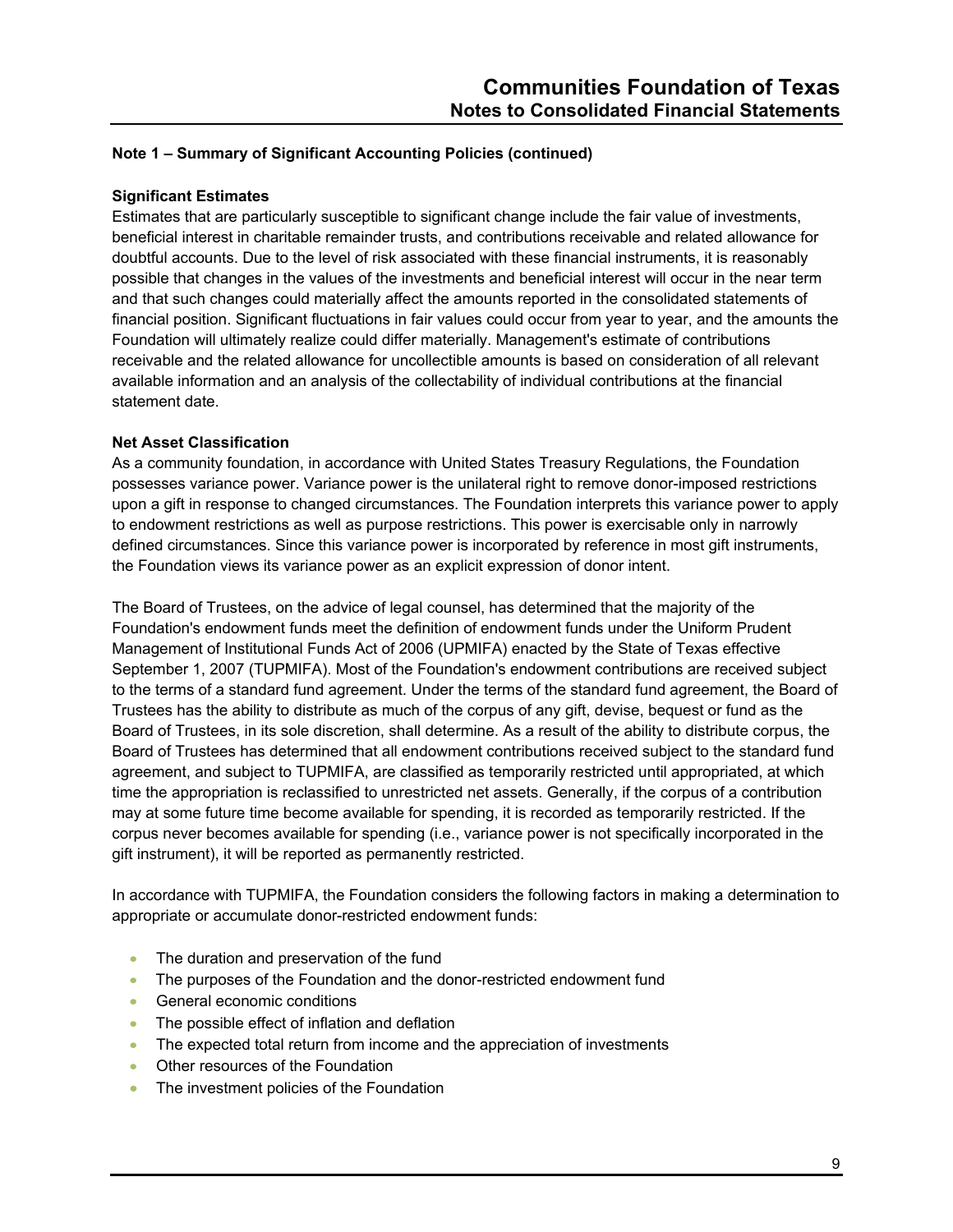In addition to donor-imposed endowment restrictions, all contributions received with donor imposed time restrictions are classified as temporarily restricted until the payments are received unless the respective gift is specifically designated for use in the current period by the donor. Contributions received under splitinterest agreements, except for charitable gift annuities, are also classified as temporarily restricted due to the implied time restriction on the use of such assets.

# **Endowment Investment and Spending Policies**

The Foundation has adopted investment and spending policies for endowments that attempt to provide a predictable stream of funding to programs supported by its endowments. The Foundation's investment and spending policies work together to achieve this objective. The current long-term return objective is compared to a similarly weighted benchmark representing appropriate market-based indices. The performance is also compared to the general inflation rate as measured by the Consumer Price Index. The Foundation targets a diversified asset allocation that places a greater emphasis on equity-based investments to achieve its long-term return objectives within prudent risk parameters.

The spending policy calculates the amount of money annually distributed from the Foundation's various endowment funds. The spending policy is to distribute an amount not greater than 4.5 and 5.0 percent of the average preceding 16 quarters net asset balance in the fund at June 30, 2017 and 2016, respectively.

#### **Contribution Revenue Recognition**

Contributions are recognized as revenue when they are received or unconditionally promised. Bequests are recognized as contribution revenue at the date the will is declared valid by the probate court and the amount to be received by the Foundation can be estimated. Conditional promises to give are not recognized until the conditions on which they depend are substantially met.

Contributions of assets other than cash are recorded at their estimated fair value on the gift date. Contributions to be received after one year are recorded at the present value of their estimated future cash flows using a discount rate that is commensurate with the risks involved. Amortization of the discount is recorded as additional contribution revenue in the same net asset class and fund as the original contribution.

The Foundation reports gifts of cash and other assets as restricted support when they are received under gift instruments with donor stipulations that limit their use (i.e. gifts without variance power) and/or time restrictions (including implied time restrictions). When a restriction expires, that is, when a stipulated time restriction ends or donor restriction is accomplished, temporarily restricted net assets are reclassified to unrestricted net assets and reported in the consolidated statements of activities as net assets released from restriction.

#### **Net Assets Released from Restrictions**

Net assets released from restrictions are net asset reclassifications that result from fulfillment of the purposes for which the net assets were restricted and/or restrictions which expired with the passage of time.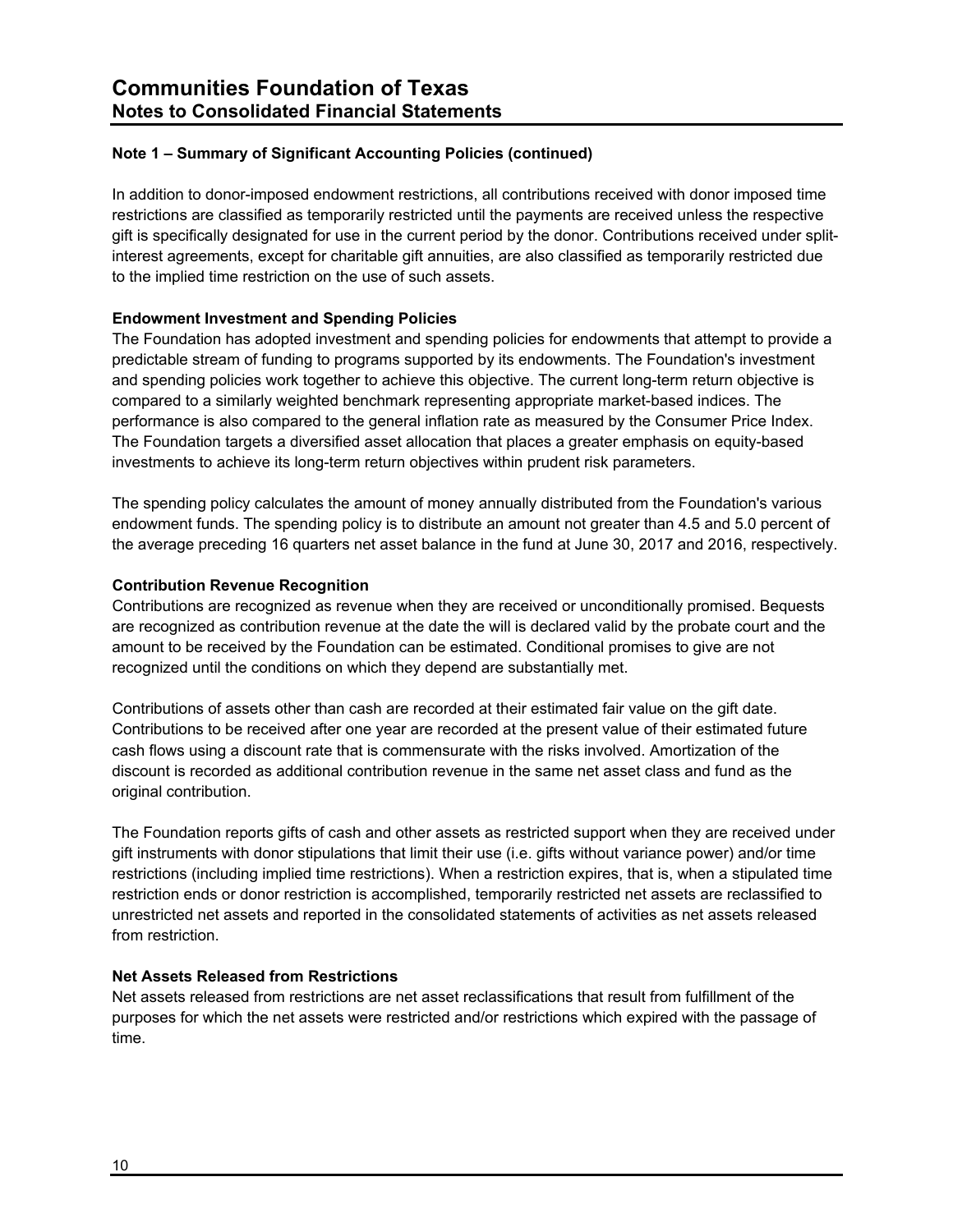#### **Reclassifications-Donor Directed**

Donor-directed reclassifications are net asset reclassifications that occur when a donor withdraws or court action removes previously imposed restrictions, when a donor imposes restrictions on otherwise unrestricted net assets, when a donor changes or modifies their existing restriction, and/or when an existing donor restriction requires certain amounts to be reclassified.

#### **Cash and Cash Equivalents**

Cash and cash equivalents consist of highly liquid investments with an original maturity of three months or less when purchased, excluding cash equivalent funds held in the Foundation's investment portfolio.

#### **Beneficial Interest in Charitable Remainder Trusts**

Beneficial interest in charitable remainder trusts represents the amount held for the benefit of the Foundation under irrevocable trust agreements between donors and third-party trustees and are carried at fair value in the consolidated statements of financial position (see Note 5). The Foundation estimates the fair value of the interest annually and recognizes any changes in the fair value as a change in value of split-interest agreements in the consolidated statements of activities.

#### **Investments**

The Foundation reports investments at fair value. The Foundation has elected to report the fair value of its nonmarketable securities using the practical expedient. The practical expedient allows for the use of net asset value (NAV), either as reported by the investee fund or as adjusted by Foundation management. All unrealized gains and losses related to the investment portfolio are included in the change in net assets in the consolidated statements of activities. Realized gains and losses are computed on the average cost basis.

#### **Cash Surrender Value of Life Insurance Policies**

Cash surrender value of life insurance is recorded at the amount that can be realized at the date of the consolidated statements of financial position and are included in other assets in the consolidated statements of financial position.

#### **Property and Equipment**

Property and equipment are recorded at estimated fair value at the date of donation or at cost, if purchased. The Foundation capitalizes all contributions or purchases of equipment with an original cost basis of \$2,500 or more. Depreciation is recorded using the straight-line method based on expected useful lives ranging from three to 40 years. The Foundation records impairments of its property and equipment when it becomes probable that the carrying value of the assets will not be fully recovered over the estimated useful life. Impairments are recorded to reduce the carrying value of the assets to their net realizable value based on facts and circumstances at the time of the determination. No property or equipment impairments were recorded for the years ended June 30, 2017 and 2016.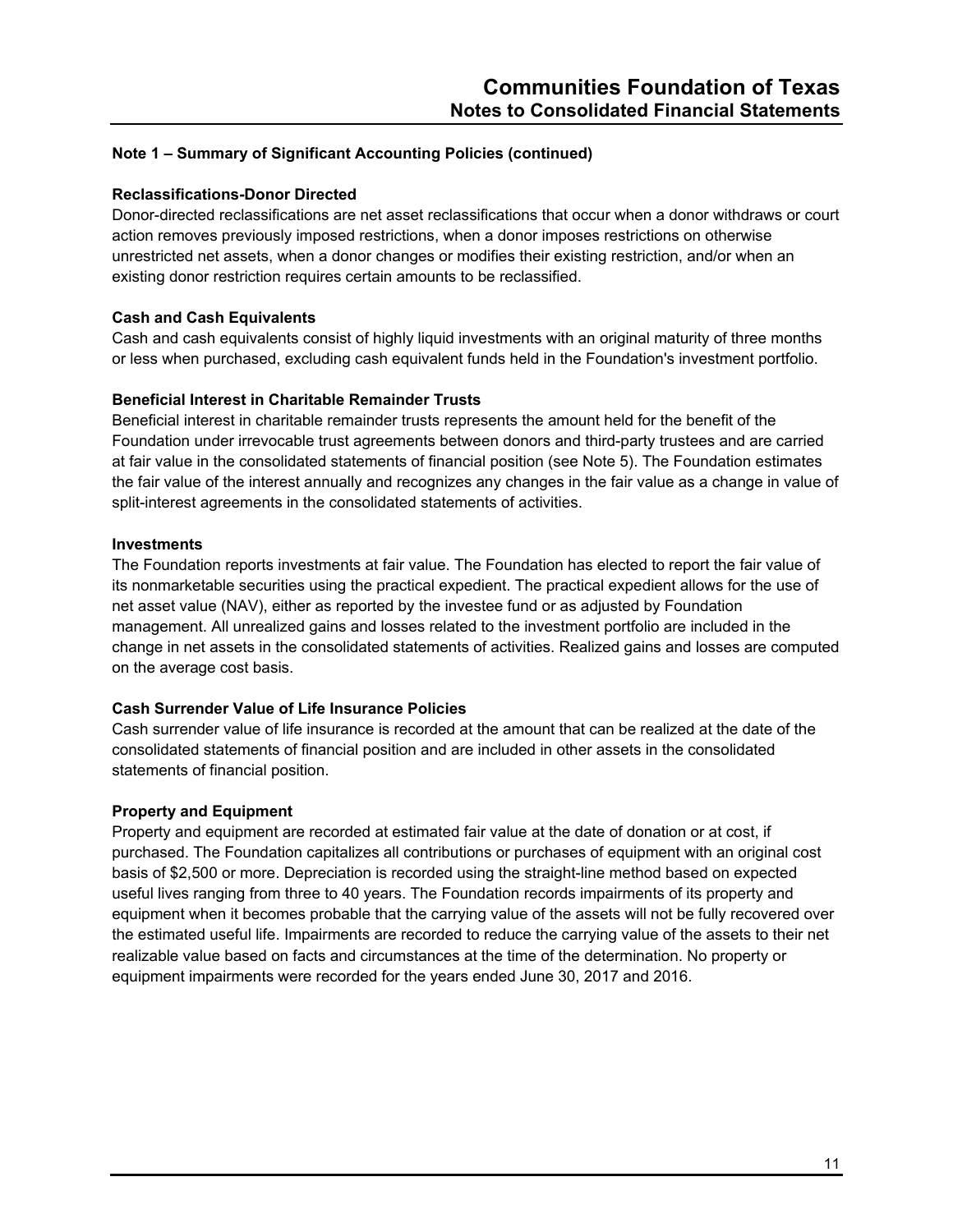#### **Real Estate Held for Investment**

Real estate investments are stated at the lower of historical cost, if purchased, or fair value at the date of donation. The Foundation's investments in real estate consist of properties held for leasing and/or other investment purposes. Periodic fair value appraisals are made as deemed necessary based on economic conditions and management discretion.

#### **Real Estate Held for Sale**

The Foundation measures assets held for sale at the lower of its carrying amount or fair value less cost to sell. Gains or losses are recognized for any subsequent changes to fair value less cost to sell. Property is classified as held for sale when (1) management with the appropriate authority commits to a plan to sell the asset, (2) the asset is available for immediate sale in its present condition, (3) an active program to locate a buyer and other actions required to complete the plan have been initiated, (4) the sale of the property or asset within one year is probable and will qualify for accounting purposes as a sale, (5) the asset is being actively marketed for sale at a price that is reasonable in relation to its current fair value and (6) actions required to complete the plan of sale indicate that it is unlikely that significant changes to the plan will be made or that the plan will be withdrawn. Assets held for sale are not depreciated.

In order to maximize the Foundation's earnings and grow the assets available for distribution over time, the Foundation determined that certain real estate assets should be sold and the proceeds used to purchase additional investments. At June 30, 2017 and 2016, parcels of land with carrying values of approximately \$4,058,000 and \$4,064,000, respectively, were being marketed for sale.

#### **Other Investments**

Other investments consist of equity interests in closely held corporations, limited partnerships and limited liability companies which do not have readily determinable fair values. These investments are carried under the equity method or at cost (or fair value at the time of donation) in the· consolidated financial statements. The Foundation evaluates its ownership interest and ability to exercise significant influence over an entity in determining whether to carry the investment under the equity method or at cost at the time of purchase or donation. Under the equity method, the interest's carrying amount is (1) increased for the Foundation's proportionate share of earnings or (2) decreased for the Foundation's proportionate share of losses and distributions received. Investments carried at cost are evaluated for impairment when whenever events or circumstances indicate that the carrying value may not be recoverable. See Note 13 for additional information regarding the Foundation's other investments.

#### **Impairment of Long-Lived Assets**

The Foundation reviews long-lived assets, including property and equipment, and limited partnership and limited liability company interests, for impairment whenever events or changes in circumstances indicate that the carrying value of the assets may not otherwise be recoverable. In connection with this review, the Foundation also re-evaluates applicable periods of depreciation and amortization for these assets. The Foundation assesses the recoverability by determining whether the carrying value of the related asset will be recovered through the projected undiscounted future cash flows of the asset. If the Foundation determines that the carrying value of the asset may not be recoverable, it measures any impairment based on the asset's fair value as compared to the asset's carrying value. Once impairment is recognized the asset will not be written back to cost, even if the asset or investment subsequently increases in fair value. The Foundation did not recognize any impairment of long-lived assets for the years ended June 30, 2017 and 2016.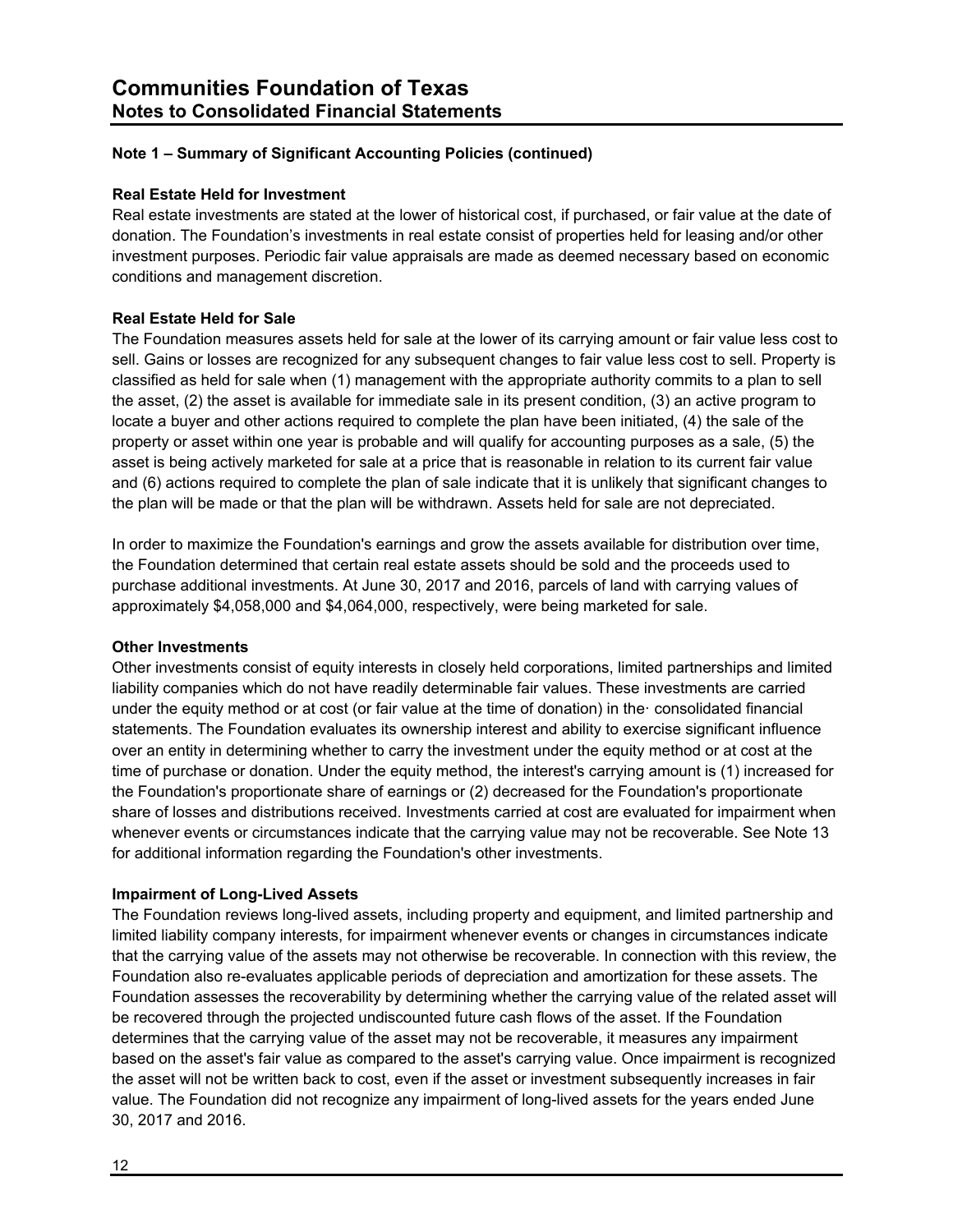#### **Split-Interest Agreements and Gift Annuities**

Under charitable remainder trust and annuity agreements, the Foundation pays annual benefits from the trust's assets over the term of the trust to third-party beneficiaries, with remaining trust assets at the end of the trust's term being distributed to the Foundation and/or other charities as directed by the trust instrument. Under charitable gift annuities, assets received are available for immediate use by the Foundation, and annual benefits paid from Foundation assets are distributed to third-party beneficiaries over the term of the agreement. See Note 5 for additional information regarding the Foundation's splitinterest agreements, including charitable gift annuities.

#### **Funds Held for Others**

The Foundation accounts for assets that are received from a not-for-profit organization for the benefit of that not-for-profit organization, or one of its affiliated organizations, as a liability to the specified beneficiary concurrent with its recognition of the assets received. The Foundation maintains variance power and legal ownership over these funds. All asset transfers of this type, and the activity associated with those assets, are recognized as agency transactions and are not reflected in the consolidated statements of activities. In the consolidated statements of financial position, the assets held on behalf of the agency are included in cash and investments, and the related liability is classified as funds held for others. Assets and liabilities related to such funds totaled approximately \$35,274,000 and \$32,312,000 at June 30, 2017 and 2016, respectively.

#### **Rental Revenue**

The Foundation, as a lessor, retains substantially all of the risks and benefits of ownership of the investment properties and accounts for all related leases as operating leases. Minimum rents are accrued on a straight-line basis over the terms of their respective leases, and the resulting deferred lease asset is included in other assets on the consolidated statements of financial position. Certain retail tenants are also required to pay overage rents based on sales over a stated base amount during the lease year.

Certain leases require the tenant to reimburse the Foundation for a substantial portion of the operating expenses, including common area maintenance, real estate taxes and insurance. Operating expenses typically include utilities, insurance, security, janitorial, landscaping, and other administrative expenses. The reimbursable portions of these tenant expenses are recognized as revenue (and receivable) in the period the applicable expenditures are incurred, and are included in other income in the consolidated statements of activities.

#### **Functional Allocation of Expenses**

The costs of providing the various programs and other activities have been summarized on a functional basis in the consolidated statements of activities. Costs are allocated between development, general and administrative, or grants and other program expenses based on evaluations of the related activities. General and administrative expenses include those expenses that are not directly identifiable with any other specific function, but provide for the overall support and direction of the Foundation.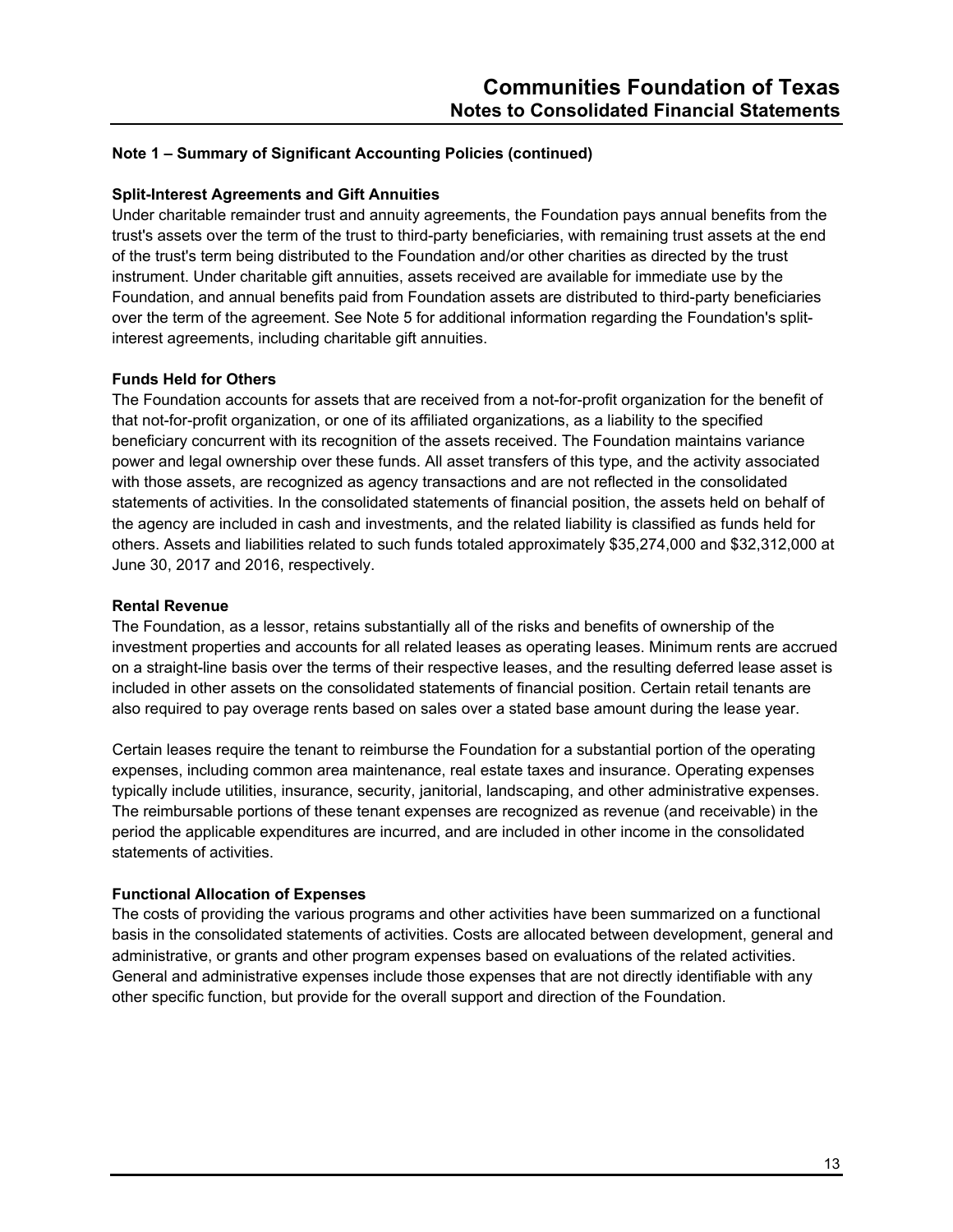#### **Program Expenses**

Grants represent amounts awarded to various not-for-profit organizations to assist with funding of general operations or special programs. Other program expenses are primarily related to operation of Educate Texas and other Foundation initiatives. Grants are recorded as an expense when they are approved by the Foundation officers for payment and all conditions of the grant have been substantially met by the grantee. The Board of Trustees ratifies grants at their quarterly meetings. Grants payable consist of unconditional amounts awarded, but not paid, to not-for-profit organizations. Grants to be paid after one year are discounted to net present value.

# **Income Tax Matters**

The Community Foundation and the Supporting Organizations are exempt from federal income tax under Section 501(a) of the Internal Revenue Code (IRC), as organizations described in IRC Section 501(c)(3), and have been determined not to be private foundations under Section 509(a) of the IRC. Accordingly, no provision for income taxes has been made related to the Foundation; however, should the Foundation engage in activities unrelated to the purpose for which it was created, taxable income could result. For the year ended June 30, 2017, the Foundation incurred approximately \$2,961,000 in taxes as the result of gains on the sale of property by a taxable corporation that was previously donated. This amount is reflected in general and administrative expenses in the consolidated statements of activities. No taxes were incurred for the year ended June 30, 2016.

#### **Accounting for Uncertain Tax Positions**

The ASC provides guidance for how uncertain tax positions should be recognized, measured, disclosed and presented in the financial statements. This requires the evaluation of tax positions taken or expected to be taken in the course of preparing the Foundation's tax returns to determine whether the tax positions are more likely than not of being sustained when challenged or when examined by the applicable tax authority. Tax positions not deemed to meet the more likely than not threshold would be recorded as a tax benefit or expense and liability in the current year. Management has determined that there are no material uncertain income tax positions.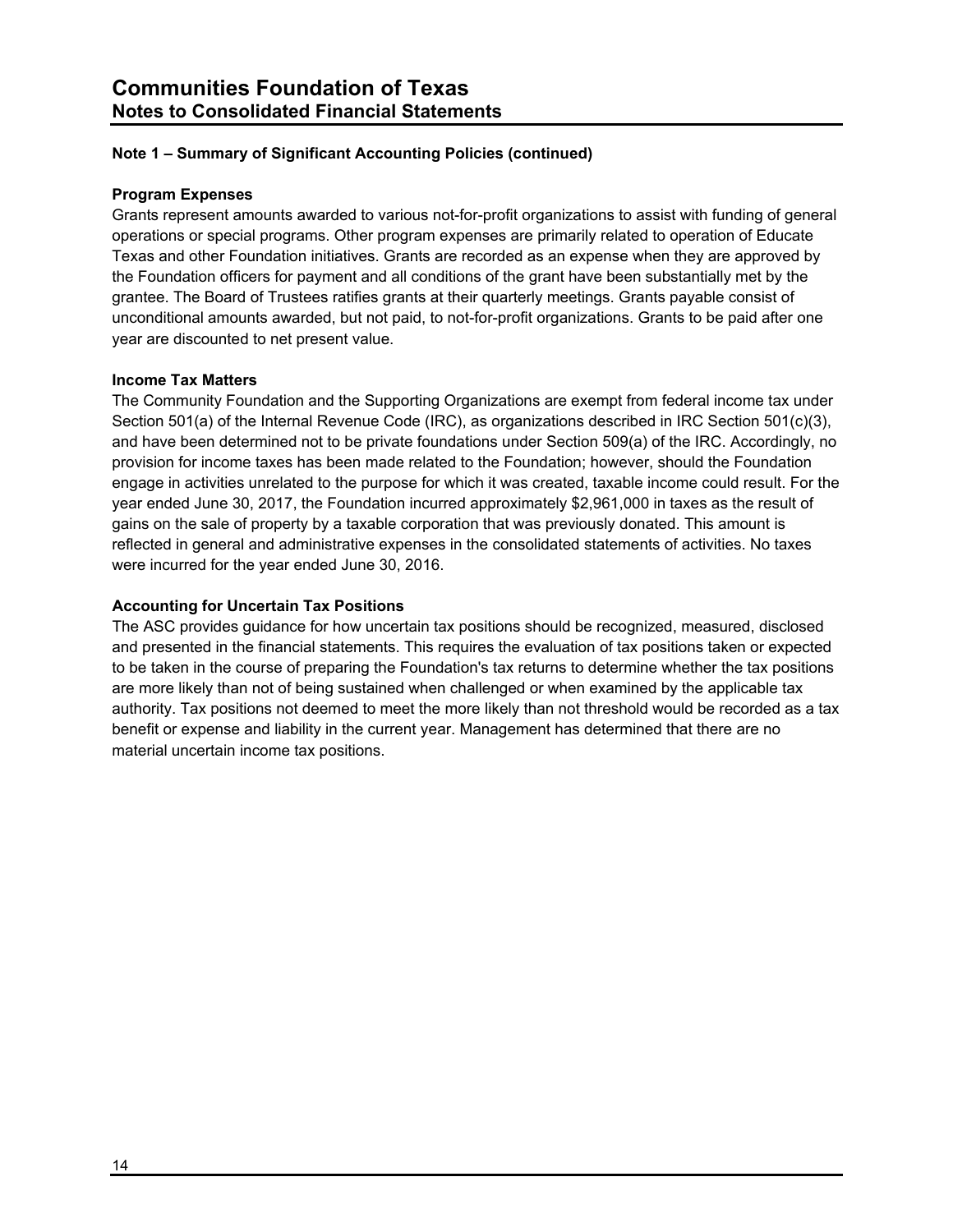#### **Fair Value Measurements**

The Foundation follows ASC Topic 820, Fair Value Measurements, which provides the framework for measuring fair value. The framework provides a fair value hierarchy that prioritizes the inputs to valuation techniques used to measure fair value. The hierarchy gives highest priority to unadjusted quoted prices in active markets for identical assets or liabilities (Level 1 measurements) and the lowest priority to unobservable inputs (Level 3 measurements). The inputs to the three levels of the fair value hierarchy under Topic 820 are described as follows:

- **Level 1** Unadjusted quoted prices for identical assets or liabilities in active markets that the Foundation has the ability to access.
- **Level 2** Quoted prices for similar assets or liabilities in active markets; quoted prices for identical assets or liabilities in inactive markets; inputs other than quoted prices that are observable for the asset or liability; and inputs that are derived principally from, or corroborated by, observable market data by correlation to other means. If the asset or liability has a specified (contractual) term, the Level 2 input must be observable for substantially the full term of the asset or liability.
- **Level 3** Unobservable and significant to the fair value measurement.

The fair value measurement level within the fair value hierarchy is based on the lowest level of any input that is significant to the fair value measurement. All transfers between fair value hierarchy levels are recognized by the Foundation at the end of each reporting period.

Financial assets and liabilities carried at fair value on recurring basis include investments, beneficial interest in charitable remainder trust, deferred revenue and liabilities associated with split-interest agreements. The Foundation has no assets or liabilities carried at fair value on a nonrecurring basis at June 30, 2017 or 2016.

#### **Recent Accounting Pronouncements**

On August 26, 2016, FASB issued ASU No. 2016-15, Statement of Cash Flows (Topic 230): Classification of Certain Cash Receipts and Cash Payments. The amendments in this update provide cash flow statement classification guidance for the following eight categories: (1) debt prepayment or debt extinguishment costs; (2) settlement of zero-coupon debt instruments or other debt instruments with coupon interest rates that are insignificant in relation to the effective interest rate of the borrowing; (3) contingent consideration payments made after a business combination; (4) proceeds from the settlement of insurance claims; (5) proceeds from the settlement of corporate-owned life insurance policies, including bank-owned life insurance policies; (6) distributions received from equity method investees; (7) beneficial interests in securitization transactions; and (8) separately identifiable cash flows and application of the predominance principle. ASU No. 2016-15 is effective for the Foundation's year ending June 30, 2020. Earlier application is permitted. The Foundation is currently evaluating the effect implementation of ASU No. 2016-15 will have on its financial statements.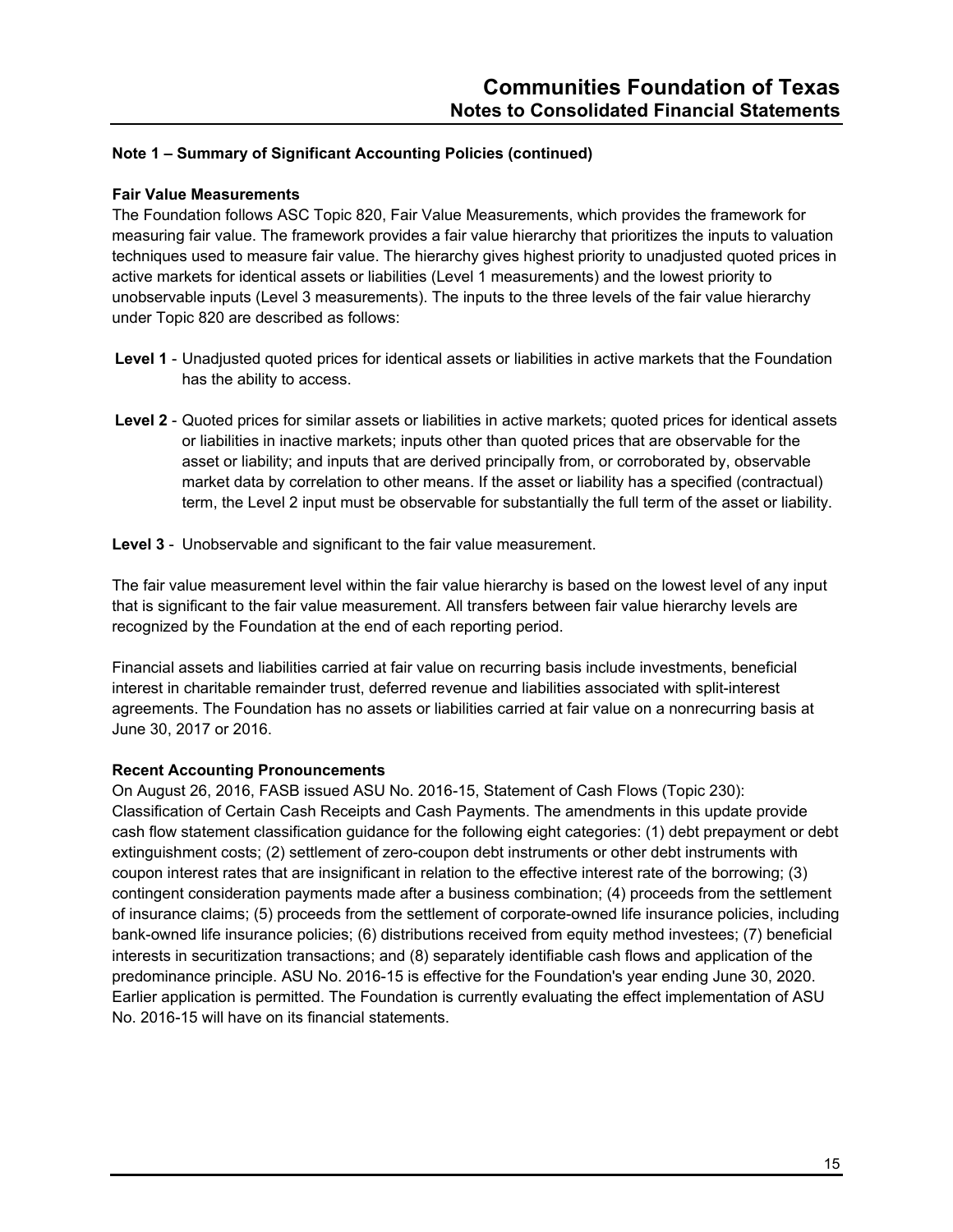On August 18, 2016, FASB issued ASU No. 2016-14, Not-for-Profit Entities (Topic 958): Presentation of Financial Statements of Not-for-Profit Entities. The amendments in this update change presentation and disclosure requirements for not-for profit entities to provide more relevant information about their resources (and the changes in those resources) to donors, grantors, creditors, and other users. These amendments include qualitative and quantitative requirements in the following areas: (1) net asset classes; (2) investment return; (3) expenses; (4) liquidity and availability of resources; and (5) presentation of operating cash flows. ASU No. 2016-14 is effective for the Foundation's year ending June 30, 2019. Earlier application is permitted. The Foundation is currently evaluating the effect implementation of ASU No. 2016-14 will have on its financial statements.

On February 25, 2016, FASB issued ASU No. 2016-02, Leases (Topic 842). The amendments in this update affect any entity that enters into a lease transaction. The primary change from this guidance is that the lessee should recognize the assets and liabilities that arise from all leases over 12 months in length. If the lease is 12 months or less in length, a lessee is permitted to make an accounting policy election by class of the underlying asset not to recognize lease assets and liabilities. If this election is made, the lessee should recognize the lease expense on a straight line basis over the lease term. ASU No. 2016-02 is effective for the Foundation's year ending June 30, 2021. Earlier application is permitted. The Foundation is currently evaluating the effect implementation of ASU No. 2016-02 will have on its financial statements.

On January 5, 2016, FASB issued ASU No. 2016-01, Financial Instruments-Overall (Subtopic 825-10): Recognition and Measurement of Financial Assets and Financial Liabilities, the final standard on the recognition and measurement of financial instruments. The ASU applies to all entities that hold financial assets or owe financial liabilities and represent the finalization of just one component of the FASB's broader financial instruments project. ASU No. 2016-01 is effective for the Foundation's year ending June 30, 2020. Earlier application is permitted. The Foundation is currently evaluating the effect implementation of ASU No. 2016-01 will have on its financial statements.

On May 28, 2014, FASB issued ASU No. 2014-09, Revenue from Contracts with Customers (Topic 606), requiring an entity to recognize the amount of revenue to which it expects to be entitled for the transfer of promised goods or services to customers. The update will replace most existing revenue recognition guidance in U.S. GAAP when it becomes effective and permits the use of either a full retrospective or retrospective with cumulative effect transition method. In August 2015, FASB issued ASU No. 2015-14 which defers the effective date of ASU No. 2014-09 one year making it effective for the Foundation's year ending June 30, 2020. Early adoption, subsequent to the Foundation's year ending June 30, 2017, is permitted. The Foundation is currently evaluating the effect implementation of ASU No. 2014-09 will have on its financial statements.

The June 30, 2017 consolidated financial statements reflect adoption of FASB ASU No. 2014-15, Disclosure of Uncertainties about an Entity's Ability to Continue as a Going Concern. ASU 2014-15 defines management's responsibility to evaluate whether there is a substantial doubt about an organization's ability to continue as a going concern and to provide related footnote disclosures. The Foundation adopted this ASU and concluded there was not a substantial doubt of its continued operations.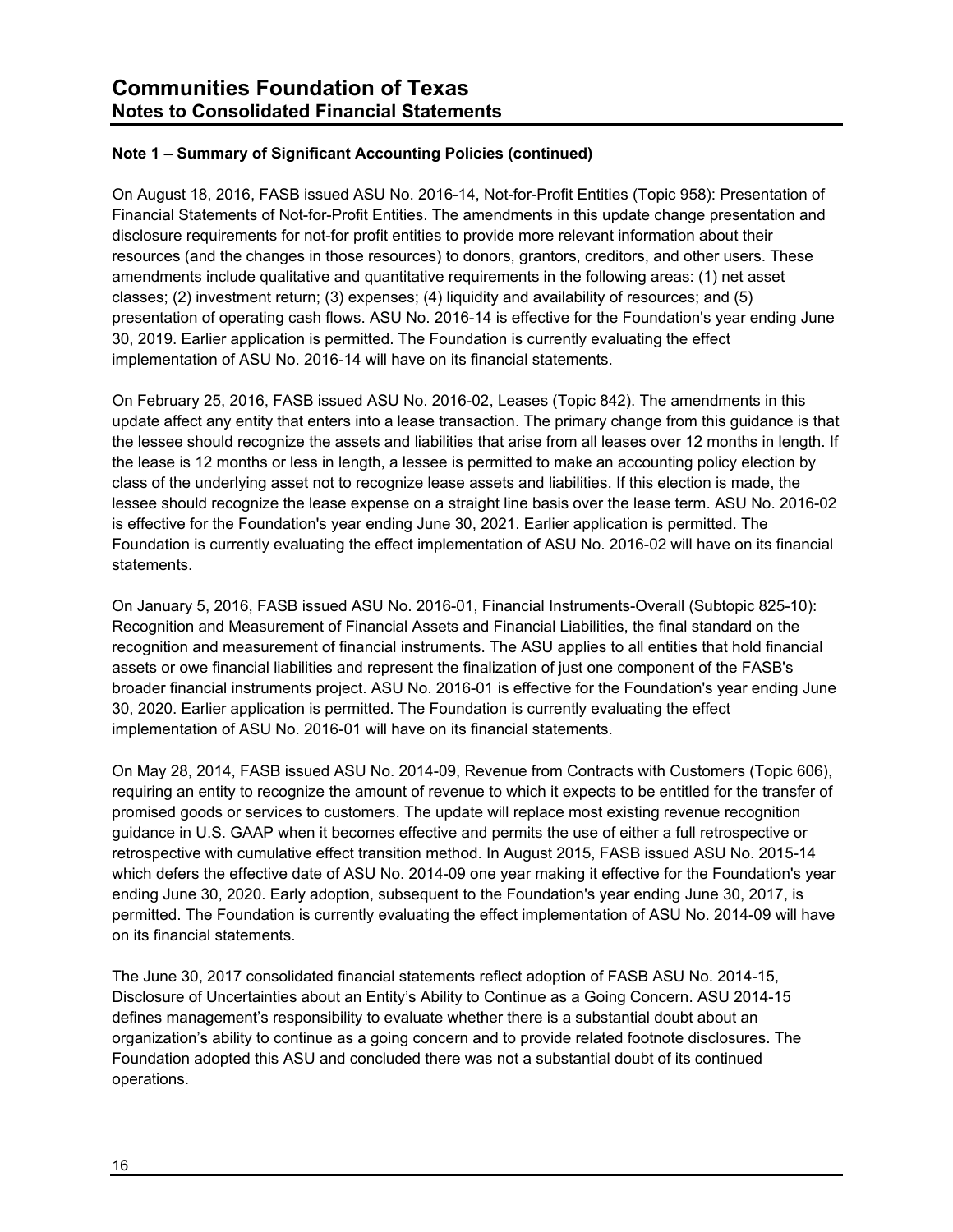#### **Reclassifications**

Certain balances in the June 30, 2016 consolidated financial statements, have been reclassified to be consistent with the current year presentation. These reclassifications had no impact on net assets or changes in net assets.

#### **Subsequent Events**

Management has evaluated subsequent events through December 15, 2017, the date the financial statements were available to be issued. There were no subsequent events requiring recognition or disclosure.

#### **Note 2 – Investment Income**

Investment income consists of the following for the years ended June 30 (in thousands):

|                                                                           |   | 2017             | 2016 |                    |  |
|---------------------------------------------------------------------------|---|------------------|------|--------------------|--|
| Interest and dividends<br>Consulting, management, and administration fees | S | 9.879<br>(3,586) |      | 11.982<br>(2, 104) |  |
| Total                                                                     | S | 6.293            |      | 9.878              |  |

#### **Note 3 – Property and Equipment**

Property and equipment are summarized as follows at June 30 (in thousands):

|                                 | 2017         |    |           |
|---------------------------------|--------------|----|-----------|
| Land                            | \$<br>22,774 | \$ | 22,774    |
| <b>Building</b>                 | 41,451       |    | 41,541    |
| Furniture                       | 884          |    | 1,565     |
| Office equipment                | 113          |    | 325       |
| Computer equipment and software | 1,289        |    | 2,232     |
| Construction in progress        | 966          |    |           |
| Total                           | 67,477       |    | 68,437    |
| Less: accumulated depreciation  | (21, 305)    |    | (21, 909) |
| Total property and equipment    | \$<br>46,172 |    | 46,528    |

Depreciation expense related to the property and equipment totaled approximately \$1,911,000 and \$1,693,000 in 2017 and 2016, respectively.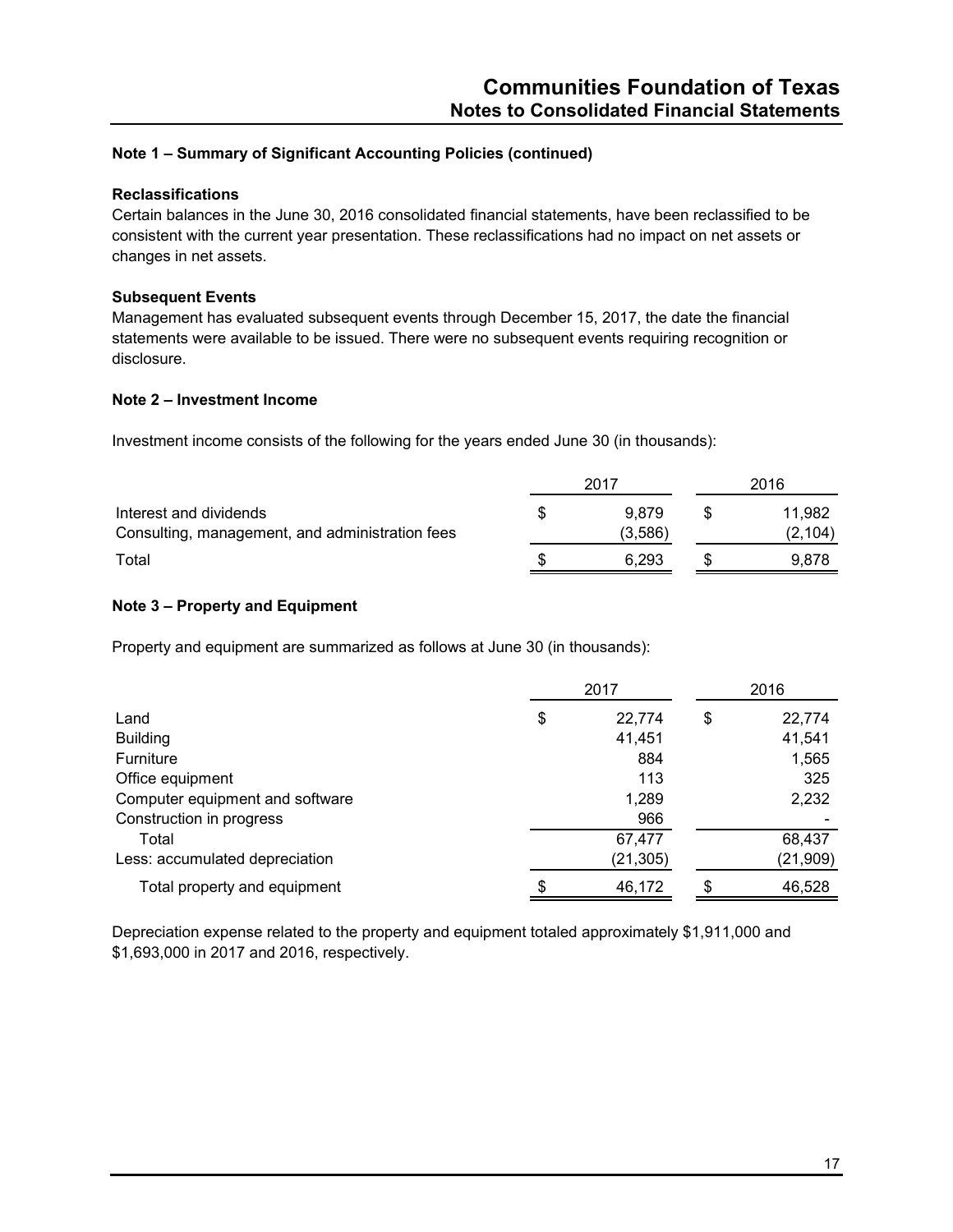# **Note 4 – Grants Payable**

Grants approved and committed for future payment are as follows at June 30, 2017 (in thousands): Grants payable in

| years ending June 30:<br>2018<br>17,369<br>\$<br>2019<br>5,651<br>3,326<br>2020<br>919<br>2021<br>312<br>2022<br>1,313<br>Thereafter<br>28,890<br>Less unamortized discount (0.95%-3.16%)<br>(431)<br>28,459<br>Total grants payable<br>S |  |  |
|-------------------------------------------------------------------------------------------------------------------------------------------------------------------------------------------------------------------------------------------|--|--|
|                                                                                                                                                                                                                                           |  |  |
|                                                                                                                                                                                                                                           |  |  |
|                                                                                                                                                                                                                                           |  |  |
|                                                                                                                                                                                                                                           |  |  |
|                                                                                                                                                                                                                                           |  |  |
|                                                                                                                                                                                                                                           |  |  |
|                                                                                                                                                                                                                                           |  |  |
|                                                                                                                                                                                                                                           |  |  |
|                                                                                                                                                                                                                                           |  |  |
|                                                                                                                                                                                                                                           |  |  |

Conditional grants totaled approximately \$11,023,000 and \$8,218,000 at June 30, 2017 and 2016, respectively, and are not recorded as expense until the conditions are substantially met by the grantee. Substantially all conditional grants are contingent upon the grantee raising matching funds or achievement of milestones specified in the terms of the respective grant.

#### **Note 5 – Split-Interest Agreements**

At June 30, 2017 and 2016, the Foundation had recorded approximately \$7,703,000 and \$7,206,000, respectively, in fair value of charitable gift annuities and charitable remainder trusts in which the Foundation serves as the trustee, as an asset in its consolidated statements of financial position. Assets received under these agreements are recorded at fair value and in the appropriate net asset category. Related contributions per the agreements are recognized as contribution revenue and are equal to the present value of future benefits to be received by the Foundation over the term of the agreements. The Foundation received contribution revenue related to these agreements of approximately \$142,000 and \$119,000 during the years ended June 30, 2017 and 2016, respectively. Liabilities have been established for split-interest agreements in which the Foundation is the trustee or for which the Foundation is obligated to an annuitant under a charitable gift annuity and these liabilities totaled approximately \$3,141,000 and \$3,029,000 at June 30, 2017 and 2016, respectively. For split-interest agreements in which the Foundation is the trustee but is not the charitable beneficiary (or not the only charitable beneficiary), the Foundation has established liabilities to the other not-for-profit organizations, and this obligation totaled approximately \$333,000 and \$310,000 at June 30, 2017 and 2016, respectively.

Some of the Foundation's charitable remainder trusts (included in assets above) are income trusts. Under these agreements, payments to lead beneficiaries (i.e., the individual designated by the donor) are limited to the income earned by the trust and as such a liability to the lead beneficiary is not recorded. Gifts of income trusts are recorded at fair value on the gift date. The fair value of the contribution is the fair value of the assets to be received in the future, discounted for the life expectancy of the lead beneficiary. The difference between the fair value of the assets when received and the fair value of the contribution is recognized as deferred revenue in the statements of financial position and totaled approximately \$307,000 and \$332,000 at June 30, 2017 and 2016, respectively. The discount will be amortized over the term of the trusts as a decrease in deferred revenue and an increase in change in value of split-interest agreements in the consolidated statements of activities.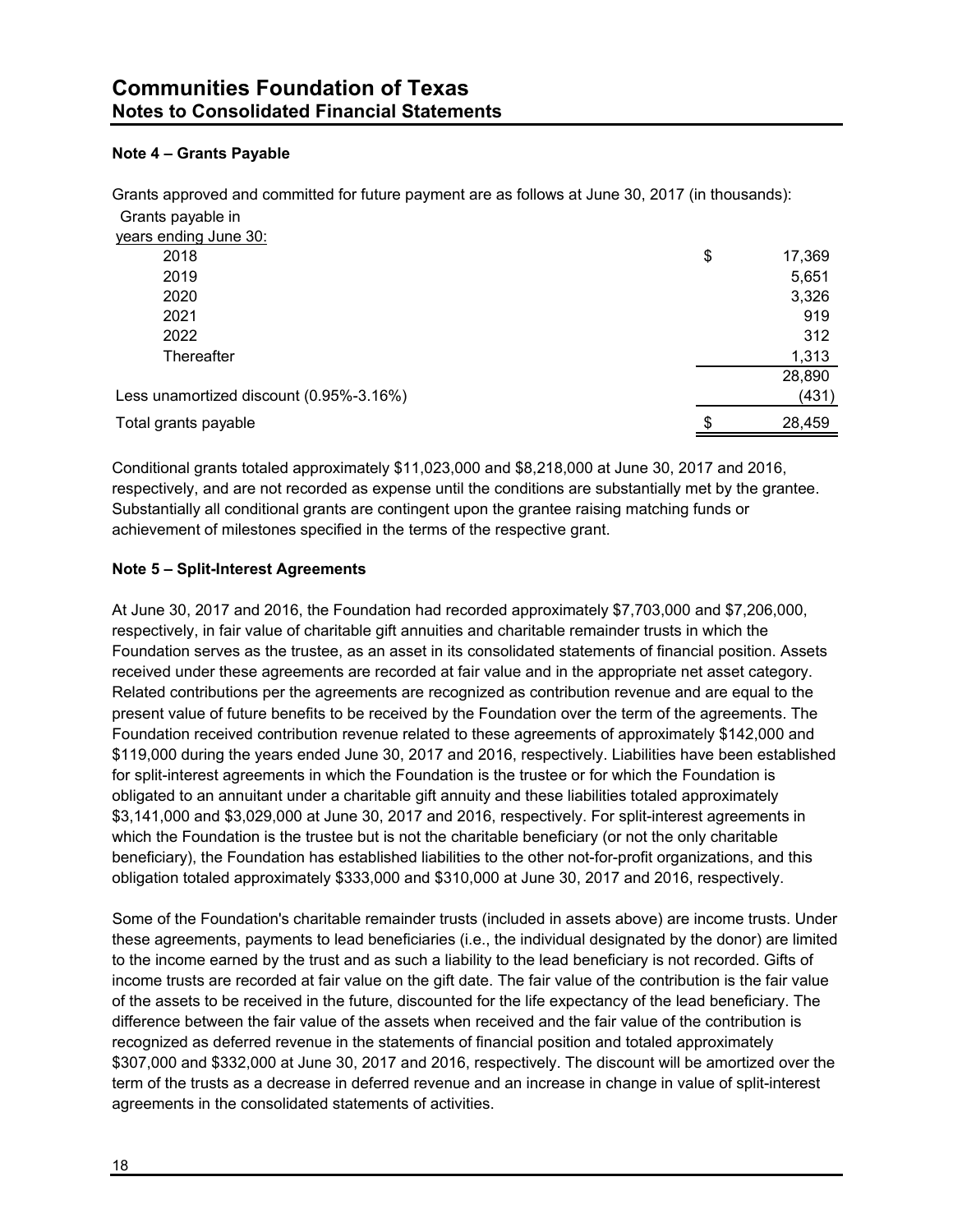# **Note 5 – Split-Interest Agreements (continued)**

During the term of the agreements, changes in the value of the split-interest agreements are recognized in the consolidated statements of activities based on accretion of the discounted amount of the contribution, and reevaluations of the expected future benefits (payments) to be received (paid) by the Foundation (beneficiaries), based on changes in life expectancy from mortality tables using annual Internal Revenue Service discount rates and other assumptions. Discount rates ranging from 1.4 percent to 6.92 percent were used in these calculations at the dates of the contributions.

The Foundation is the beneficiary of irrevocable charitable remainder trusts held by financial institutions. The beneficial interest is carried at fair value, which is based on the present value of the future distributions expected to be received over the term of the agreements. The Foundation recognized contribution revenue related to these agreements of approximately \$303,000 in 2017 and \$0 in 2016. The estimated fair value of the Foundation's beneficial interests total approximately \$6,733,000 and \$6,329,000 at June 30, 2017 and 2016, respectively. Changes in fair value of the beneficial interests are reflected as a change in value of split-interest agreements in the consolidated statements of activities.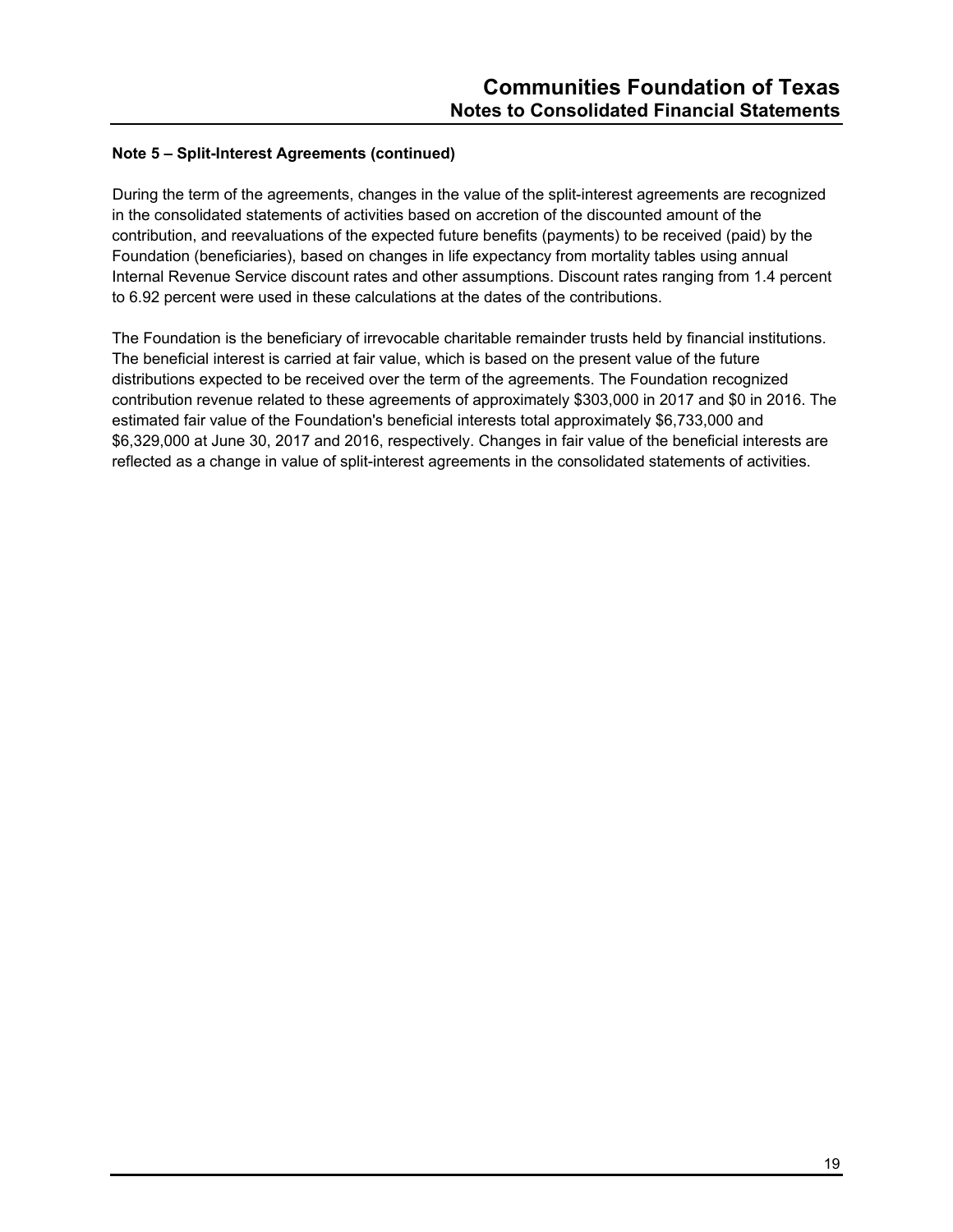# **Note 6 – Total Net Asset Composition**

Total net asset composition (in thousands):

|                                              | June 30, 2017 |              |     |                           |     |                           |   |             |  |
|----------------------------------------------|---------------|--------------|-----|---------------------------|-----|---------------------------|---|-------------|--|
|                                              |               | Unrestricted |     | Temporarily<br>Restricted |     | Permanently<br>Restricted |   | Total       |  |
| Endowment funds                              | \$            | 23,484       | \$. | 160,275                   | \$  | 4,382                     | S | 188,141     |  |
| Non-endowment funds:                         |               |              |     |                           |     |                           |   |             |  |
| Donor advised                                |               | 219,060      |     |                           |     |                           |   | 219,060     |  |
| Donor purpose restricted                     |               |              |     | 12,636                    |     |                           |   | 12,636      |  |
| Non-donor advised                            |               | 97.978       |     |                           |     |                           |   | 97,978      |  |
| Headquarters and equipment                   |               | 23,368       |     |                           |     |                           |   | 23,368      |  |
| Total non-endowment funds                    |               | 340,406      |     | 12,636                    |     |                           |   | 353,042     |  |
| Split-interest agreements                    |               | 476          |     | 9,776                     |     |                           |   | 10,252      |  |
| <b>Total Community Foundation net assets</b> |               | 364,366      |     | 182,687                   |     | 4,382                     |   | 551,435     |  |
| Supporting organizations                     |               | 468,550      |     | 8,464                     |     |                           |   | 477,014     |  |
| Total net assets                             |               | 832,916      | S   | 191,151                   | \$. | 4,382                     |   | \$1,028,449 |  |
|                                              |               |              |     |                           |     |                           |   |             |  |

|                                              | June 30, 2016 |                                                                        |    |         |    |       |   |         |  |
|----------------------------------------------|---------------|------------------------------------------------------------------------|----|---------|----|-------|---|---------|--|
|                                              |               | Permanently<br>Temporarily<br>Unrestricted<br>Restricted<br>Restricted |    |         |    | Total |   |         |  |
| Endowment funds                              | \$            | 22,117                                                                 | S  | 143.283 | \$ | 4,382 | S | 169.782 |  |
| Non-endowment funds:                         |               |                                                                        |    |         |    |       |   |         |  |
| Donor advised                                |               | 199,930                                                                |    | 2,627   |    |       |   | 202,557 |  |
| Donor purpose restricted                     |               |                                                                        |    | 4,842   |    |       |   | 4,842   |  |
| Non-donor advised                            |               | 93.920                                                                 |    |         |    |       |   | 93.920  |  |
| Headquarters and equipment                   |               | 23,350                                                                 |    |         |    |       |   | 23,350  |  |
| Total non-endowment funds                    |               | 317,200                                                                |    | 7.469   |    |       |   | 324.669 |  |
| Split-interest agreements                    |               | 263                                                                    |    | 9,604   |    |       |   | 9,867   |  |
| <b>Total Community Foundation net assets</b> |               | 339,580                                                                |    | 160,356 |    | 4.382 |   | 504,318 |  |
| Supporting organizations                     |               | 441,065                                                                |    | 8,002   |    |       |   | 449,067 |  |
| Total net assets                             |               | 780.645                                                                | 55 | 168,358 | S  | 4,382 | S | 953.385 |  |

Temporarily restricted net assets include contributions received with endowment restrictions, time restrictions, and those received under split-interest agreements with an implied time restriction. In addition, the Foundation continues to classify contributions (and related net assets) received under gift instruments (generally grants), which specifically do not reference variance power and require the return of assets if not used for the donor-specified purpose until such funds are expended in accordance with the donor-restricted purpose as temporarily restricted.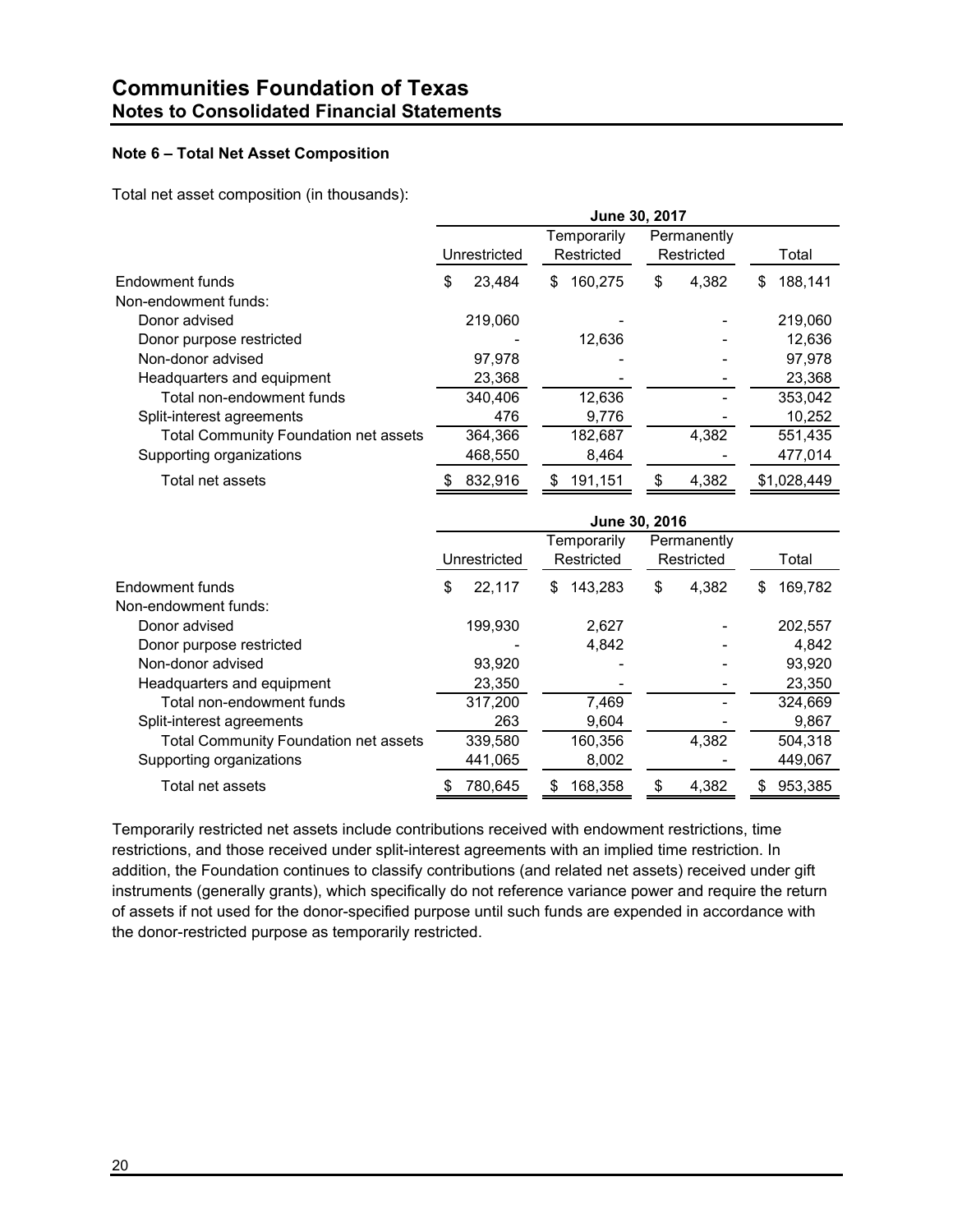# **Note 6 – Total Net Asset Composition (continued)**

Permanently restricted net assets include donor-restricted endowment funds in which variance power is not referenced in the gift instrument and based on the Foundation's legal opinion are not spendable through action of the Board of Trustees.

The Foundation manages approximately 600 donor-advised funds. Although grant recommendations are accepted from the donors or other advisors of these funds, the ultimate discretion of the use of these funds lies with the Board of Trustees. Non-donor advised funds represent amounts held by the Foundation designated for specific purposes by donors and/or the Foundation.

#### **Note 7 – Endowment Funds**

Endowment net asset composition (in thousands):

|                                                                      | June 30, 2017 |               |               |                         |  |  |  |  |  |
|----------------------------------------------------------------------|---------------|---------------|---------------|-------------------------|--|--|--|--|--|
|                                                                      |               | Temporarily   |               |                         |  |  |  |  |  |
|                                                                      | Unrestricted  | Restricted    | Restricted    | Total                   |  |  |  |  |  |
| Donor-restricted endowment funds                                     | \$            | 160,275<br>\$ | \$<br>4,382   | 164,657<br>\$           |  |  |  |  |  |
| Board-designated endowment funds                                     | 23,484        |               |               | 23,484                  |  |  |  |  |  |
| Total endowment funds                                                | 23,484        | 160,275<br>\$ | \$<br>4,382   | 188,141<br>\$           |  |  |  |  |  |
|                                                                      |               |               | June 30, 2016 |                         |  |  |  |  |  |
|                                                                      |               | Temporarily   | Permanently   |                         |  |  |  |  |  |
|                                                                      | Unrestricted  | Restricted    | Restricted    | Total                   |  |  |  |  |  |
| Donor-restricted endowment funds<br>Board-designated endowment funds | \$<br>22,117  | \$<br>143.283 | \$<br>4,382   | \$<br>147,665<br>22,117 |  |  |  |  |  |
| Total endowment funds                                                | 22,117        | 143,283       | \$<br>4,382   | 169,782                 |  |  |  |  |  |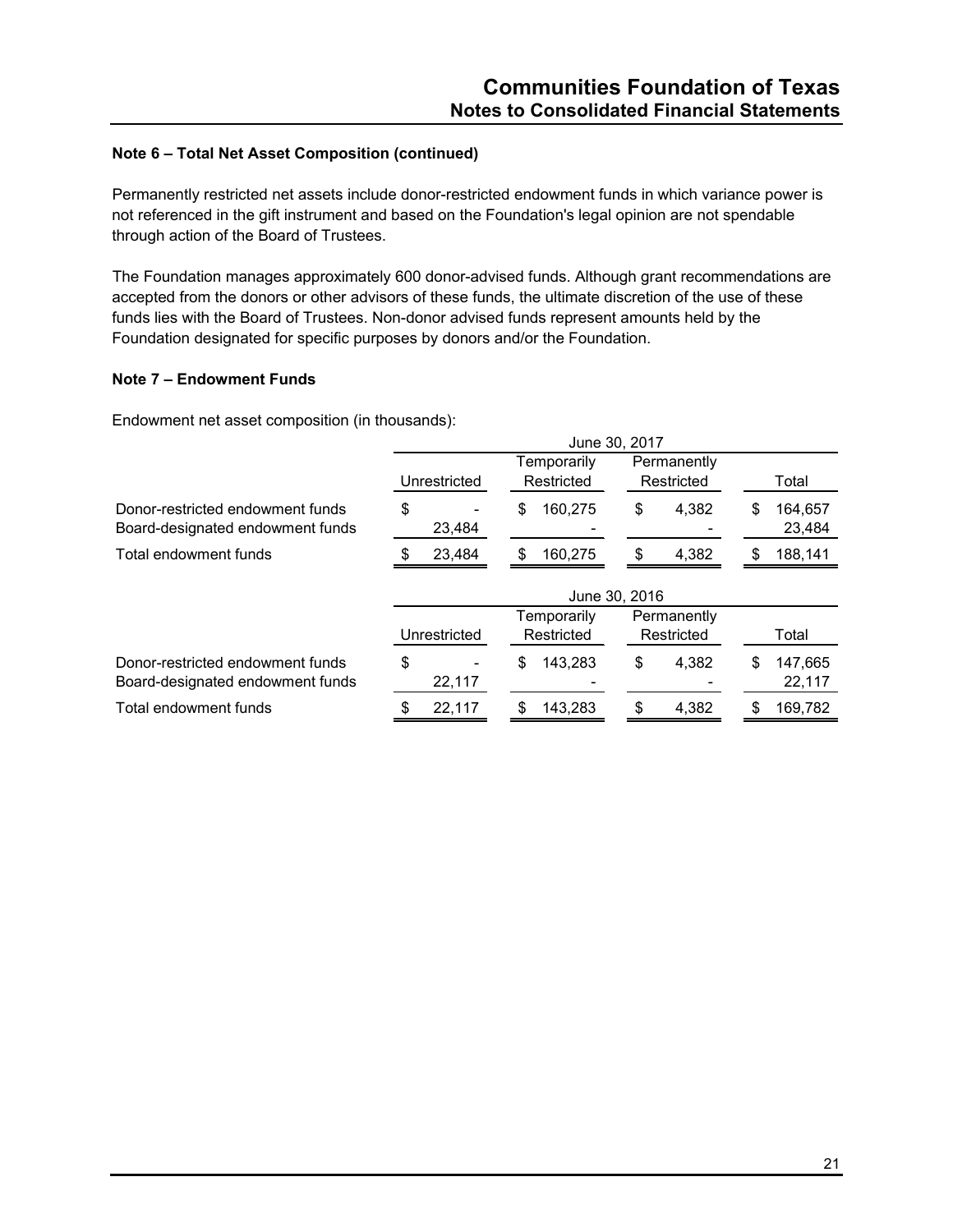# **Note 7 – Endowment Funds (continued)**

Changes in endowment net assets are summarized as follows (in thousands):

|                                                            | June 30, 2017 |              |   |                           |    |                           |    |          |
|------------------------------------------------------------|---------------|--------------|---|---------------------------|----|---------------------------|----|----------|
|                                                            |               | Unrestricted |   | Temporarily<br>Restricted |    | Permanently<br>Restricted |    | Total    |
| Endowment net assets at July 1, 2016<br>Investment return: | \$            | 22,117       | S | 143,283                   | \$ | 4,382                     | \$ | 169,782  |
| Investment income                                          |               | 58           |   | 701                       |    |                           |    | 759      |
| Realized gains                                             |               | 291          |   | 2,721                     |    |                           |    | 3,012    |
| Unrealized gains                                           |               | 2,180        |   | 13,267                    |    |                           |    | 15,447   |
| Total investment return                                    |               | 2,529        |   | 16,689                    |    |                           |    | 19,218   |
| Contributions                                              |               |              |   | 2,152                     |    |                           |    | 2,152    |
| Other income                                               |               |              |   | 125                       |    |                           |    | 125      |
| Donor-directed reclassifications                           |               |              |   | 2,646                     |    |                           |    | 2,646    |
| Appropriation of endowment assets                          |               | (1, 162)     |   | (4,620)                   |    |                           |    | (5, 782) |
| Endowment net assets at June 30, 2017                      |               | 23,484       |   | 160,275                   |    | 4,382                     |    | 188,141  |

|                                       | June 30, 2016 |              |  |             |    |             |  |          |
|---------------------------------------|---------------|--------------|--|-------------|----|-------------|--|----------|
|                                       |               |              |  | Temporarily |    | Permanently |  |          |
|                                       |               | Unrestricted |  | Restricted  |    | Restricted  |  | Total    |
| Endowment net assets at July 1, 2015  |               | 23,594       |  | 132,418     |    | 4,656       |  | 160,668  |
| Investment return:                    |               |              |  |             |    |             |  |          |
| Investment income                     |               | 129          |  | 1,306       |    |             |  | 1,435    |
| Realized gains                        |               | 549          |  | 3,278       |    |             |  | 3,827    |
| Unrealized losses                     |               | (1,029)      |  | (6,004)     |    |             |  | (7,033)  |
| Total investment return               |               | (351)        |  | (1,420)     |    |             |  | (1,771)  |
| Contributions                         |               |              |  | 7.238       |    |             |  | 7,238    |
| Other income                          |               |              |  | 4           |    |             |  | 4        |
| Donor-directed reclassifications      |               |              |  | 10,700      |    | (274)       |  | 10,426   |
| Appropriation of endowment assets     |               | (1, 126)     |  | (5,657)     |    |             |  | (6, 783) |
| Endowment net assets at June 30, 2016 | \$.           | 22,117       |  | 143,283     | \$ | 4,382       |  | 169,782  |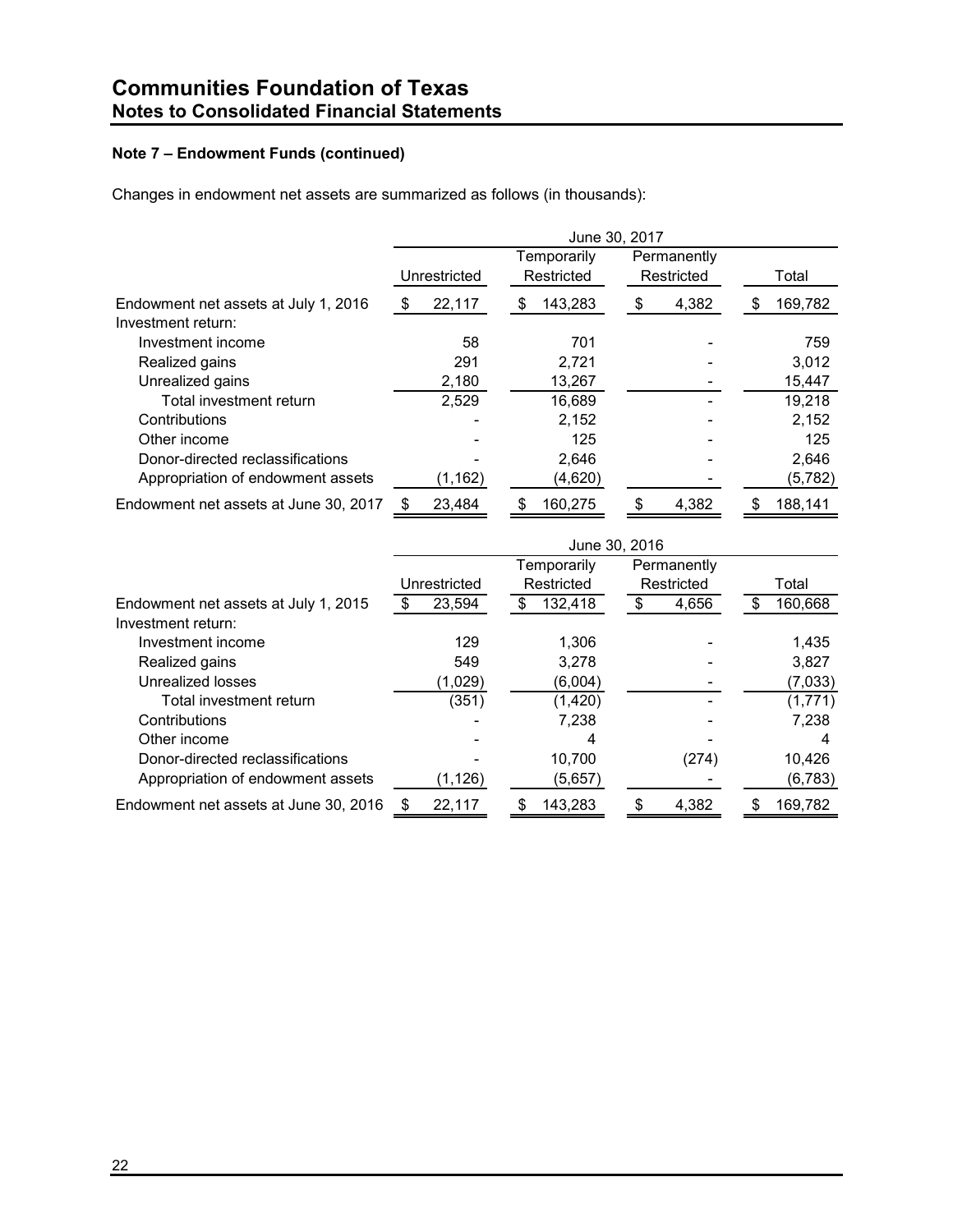#### **Note 8 – Employee Benefit Plans**

## **Defined Contribution Plan**

The Foundation has a defined contribution plan that covers all full-time employees of the Foundation who have completed six-months of service and attained the age of twenty- one. Participating employees can contribute on a voluntary basis up to 82 percent of eligible earnings, not to exceed the amount allowed by law. The Foundation makes matching contributions on a discretionary basis, as determined by the Board of Trustees. In addition, all full-time employees with more than six- months of service receive a safe harbor contribution of at least 3 percent of their annual salary. Costs associated with the defined contribution plan, including contributions, were approximately \$565,000 and \$478,000 for the years ended June 30, 2017 and 2016, respectively.

# **Deferred Compensation Plan**

In 2017, the Foundation initiated a deferred compensation plan under Section 457(b) of the Internal Revenue Code for certain senior executives. Eligible employees may elect to make contributions to the plan under a salary reduction agreement. No employer contributions are made to the plan. The plan liability is an unsecured obligation of the Foundation.

# **Note 9 – Concentrations and Credit Risk**

At June 30, 2017 and 2016, the Foundation maintained uninsured balances of cash and cash equivalents of approximately \$24,056,000 and \$26,399,000, respectively, in depository accounts with financial institutions. The Foundation monitors financial institution concentrations and does not anticipate any losses from these concentrations.

Net contributions receivable of 63 percent were due from two donors and 81 percent were due from seven donors at June 30, 2017 and 2016, respectively.

# **Note 10 – Contributions Receivable**

Unconditional contributions receivable, including amounts due under pledge agreements, are expected to be collected as follows at June 30 (in thousands):

| Contributions receivable in: | 2017 |       | 2016   |  |
|------------------------------|------|-------|--------|--|
| Less than one year           |      | 9.041 | 9,293  |  |
| One year to five years       |      | 640   | 2,055  |  |
| Гоtal                        |      | 9.681 | 11.348 |  |

The Foundation believes all contributions receivable will be fully collected, no discount has been calculated by the Foundation.

At June 30, 2017 and 2016, conditional promises to give totaled approximately \$1,561,000 and \$1,014,000, respectively. These conditional contributions will be recorded as revenue when the related conditions have been substantially met.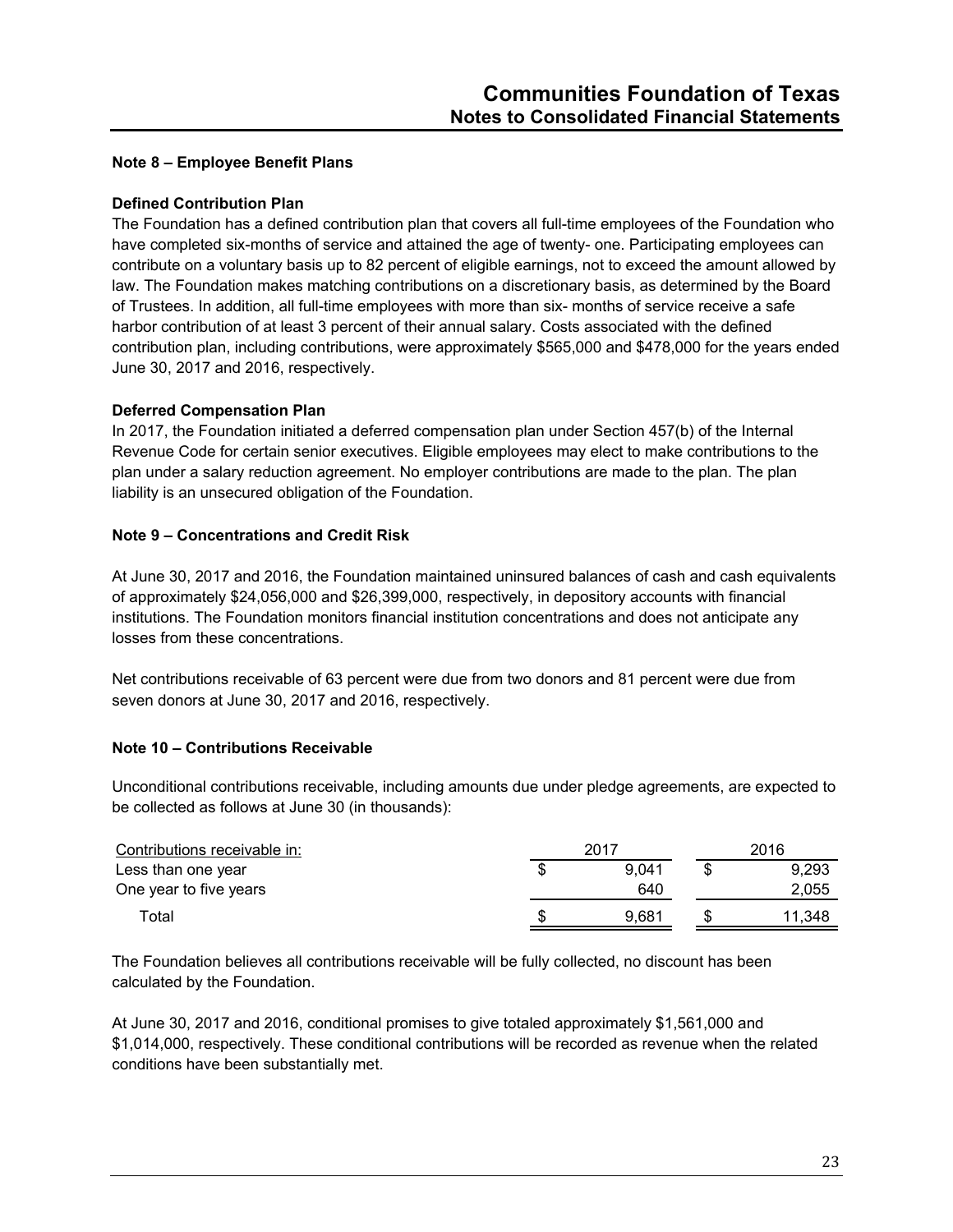#### **Note 11 – Fair Value Measurements**

The Foundation's Investment Committee, appointed by the Board of Trustees, is responsible for the overall management of the Foundation's investments, including the hiring and termination of investment managers, investment consultant(s), custodian banks and securities lending agents. The Foundation's investment department is responsible for sourcing, evaluating, and selecting investments for recommendation to the Foundation's Investment Committee. They are also responsible for the day-to-day operations involving due diligence and other testing procedures in regards to reviewing the reasonableness of fair value for all investments, which includes evaluating the accuracy and adequacy of information provided by custodians, brokers and managers. The valuation process for investments is the responsibility of the Foundation's investment department and all other fair value measurements are the responsibility of the Foundation's accounting department. Fair value measurements for beneficial interests in charitable remainder trusts, deferred revenue and liabilities associated with split-interest agreements are prepared by the Foundation's accounting department and approved by the Board of Trustees during their review and approval of the Foundation's periodic internal financial statements.

The methods and assumptions used to estimate the fair value of assets and liabilities in the financial statements, including a description of the methodologies used for the classifications within the fair value hierarchy, are as follows:

# **Cash and Cash Equivalents**

The asset's carrying amount approximates fair value due to its short maturity.

#### **Interest, Dividends, and Other Receivables**

The asset is carried at cost, which approximates fair value due to the short maturity of such amounts.

#### **Contributions Receivable**

The asset is carried at cost net of a discount to present value using a rate which is commensurate with the risks involved on the gift date and an allowance for uncollectible accounts at the financial reporting date. Risks associated with individual gifts are assessed annually through the Foundation's review of the status of each gift. Fair value is the price a market participant would pay to acquire the right to receive the cash flows inherent in the promise to pay and due to inclusion of a discount to net present value and allowance for uncollectible accounts the carrying value approximates fair value.

#### **Investments**

All of the Foundation's marketable securities are valued by nationally recognized third- party pricing services. The Foundation gives highest priority to quoted prices in active markets for identical assets accessed at the measurement date. An active market for the asset is a market in which transactions for the asset occur with sufficient frequency and volume to provide pricing information on an ongoing basis and the Foundation classifies all such assets as Level 1. The Foundation gives a Level 2 priority to valuation prices where the valuation process involves inputs other than quoted prices included in Level 1 that are observable for the asset, either directly or indirectly, using the market approach. Level 2 inputs under the market approach include quoted prices for similar assets in active markets, quoted prices for identical or similar assets in markets where there is not sufficient activity, and/or where price quotations vary substantially either over time or among market makers, or in which little information is released publicly. In certain cases where Level 1 or Level 2 inputs are not available, investments are classified within Level 3 of the hierarchy.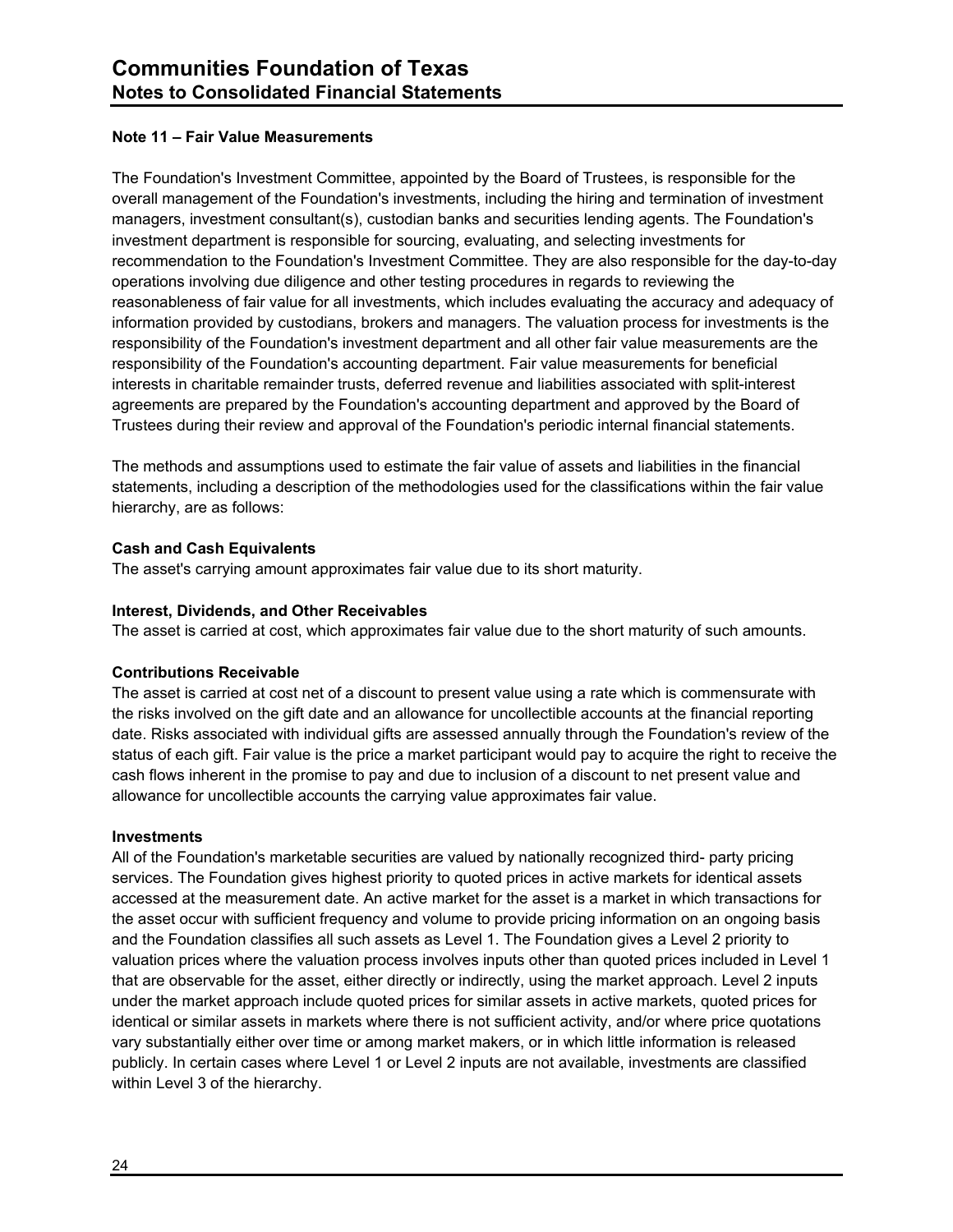Nonmarketable securities are carried at fair value which is based on NAV as provided by the fund manager and/or adjusted by the Foundation. The Foundation uses management agreements, analyst notes, audited financial statements, and underlying investment holdings to evaluate the fund manager's valuation methodology (i.e., in determining whether the fund manager follows ASC 820) and considers various other factors including contributions and withdrawals to the fund and monitoring unaudited interim reporting to determine if any adjustment to the NAV is necessary.

# **Beneficial Interests in Charitable Remainder Trusts**

The beneficial interest is carried at fair value, which is based on the present value of the expected future cash inflows from the trusts. The fair value of the underlying trust assets is based on quoted market prices when available or the best estimate of fair value as determined by the third-party trustee. The Foundation's valuation technique considers the fair value of the assets held in the trust and applies a discount rate to convert such amounts to a single present value amount. The discount rate used by the Foundation reflects current market conditions including the inherent risk in the underlying assets and the risk of nonperformance by the trustee. Due to the significant unobservable inputs required to estimate the expected future cash receipts from the trust agreements under the income approach, the Foundation's beneficial interest is classified as Level 3 in the hierarchy.

# **Cash Surrender Value of Life Insurance Policies**

The asset's carry amount is the current cash surrender values on life insurance policies for which the Foundation is the beneficiary, and as such, the carrying value approximates fair value. This asset is included in other assets in the consolidated statements of financial position.

#### **Accounts Payable and Accrued Liabilities**

The carrying amount of the liability approximates fair value due to its short maturity.

# **Grants Payable**

The carrying amount of the liability is based on the discounted value of the expected future cash distributions, which approximates fair value.

#### **Deferred Revenue and Liabilities Associated with Split-Interest Agreements**

The fair value of the liabilities is determined by discounting the future cash flows at rates that could currently be negotiated by the Foundation for borrowings of similar amounts. The carrying value approximates the liabilities' fair value.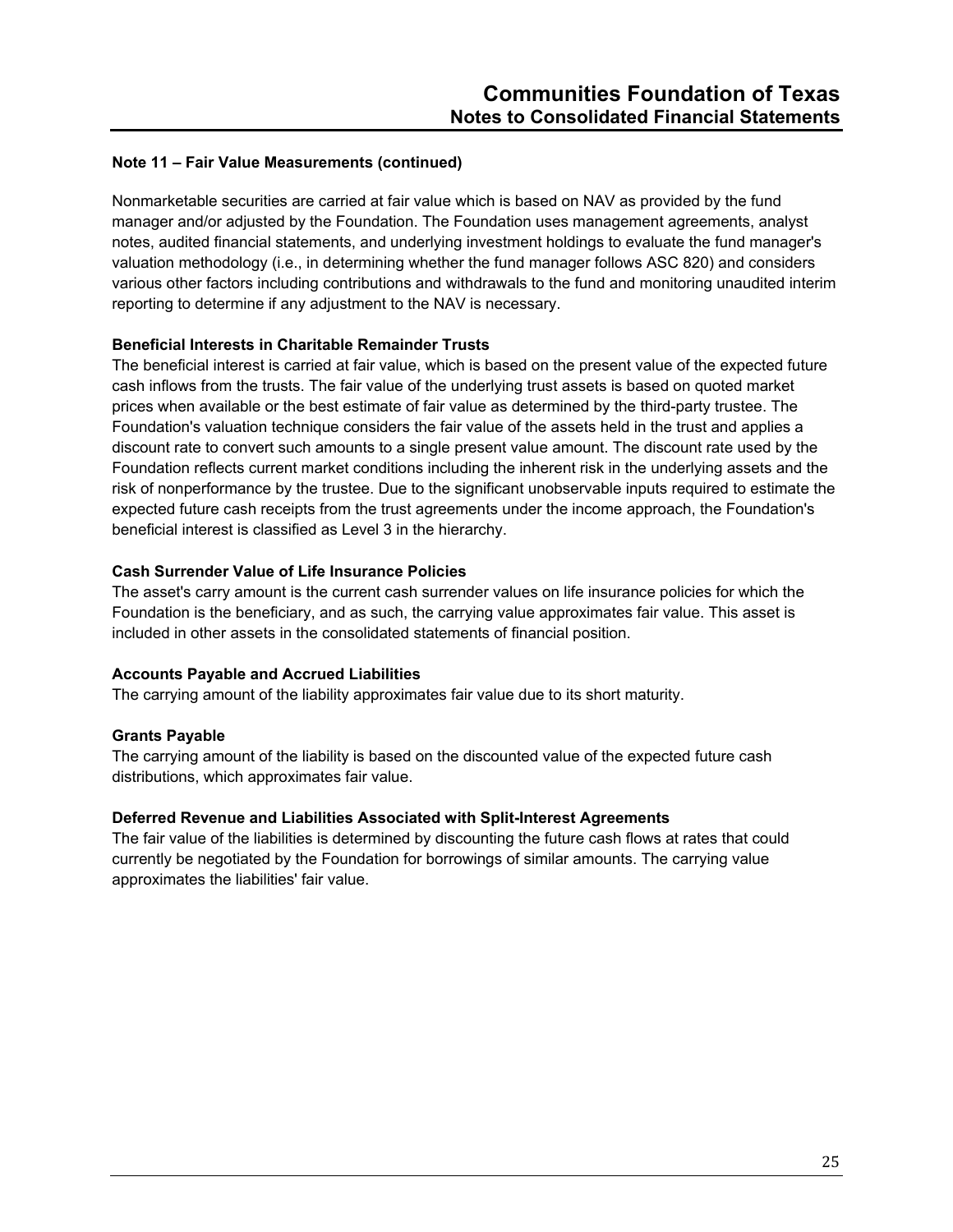Assets and liabilities measured at fair value on a recurring basis are classified within the fair value hierarchy as follows at June 30 (in thousands):

|                                                       |              | June 30, 2017      |             |             |
|-------------------------------------------------------|--------------|--------------------|-------------|-------------|
|                                                       | Level 1      | Level 2            | Level 3     | Total       |
| Assets                                                |              |                    |             |             |
| Investments:                                          |              |                    |             |             |
| Marketable securities:                                |              |                    |             |             |
| Cash equivalents and short-term funds                 | 29,025<br>S  | 76,833<br>\$       | \$          | \$105,858   |
| Government securities and municipal bonds             | 119          | 1,386              |             | 1,505       |
| Corporate bonds                                       | 68           |                    |             | 68          |
| Equities                                              |              |                    |             |             |
| US equities                                           | 71,897       |                    |             | 71,897      |
| International equities                                | 49,460       |                    |             | 49,460      |
| <b>Emerging markets</b>                               | 175          |                    |             | 175         |
| Real estate investment trusts (REITs)                 | 41,718       |                    |             | 41,718      |
| Mutual funds                                          | 104,290      |                    |             | 104,290     |
| Investments measured at net asset value (a)           |              |                    |             | 603,791     |
| <b>Total investments</b>                              | 296,752      | 78,219             |             | 978,762     |
| Beneficial interest in charitable remainder trusts    |              |                    | 6,733       | 6,733       |
|                                                       |              |                    |             |             |
| <b>Total assets</b>                                   | \$296,752    | \$78,219           | \$<br>6,733 | \$985,495   |
| Liabilities:                                          |              |                    |             |             |
| Deferred revenue                                      |              | 307                |             | 307         |
| Liabilities associated with split-interest agreements |              | 3,474              |             | 3,474       |
|                                                       | \$           | \$<br>3.781        | \$          | 3,781<br>\$ |
|                                                       |              |                    |             |             |
|                                                       |              |                    |             |             |
|                                                       |              | June 30, 2016      |             |             |
|                                                       | Level 1      | Level <sub>2</sub> | Level 3     | Total       |
| Assets                                                |              |                    |             |             |
| Investments:                                          |              |                    |             |             |
| Marketable securities:                                |              |                    |             |             |
| Cash equivalents and short-term funds                 | 14,872<br>\$ | \$48,102           | \$          | 62,974      |
| Government securities and municipal bonds             | 16,598       | 6,520              |             | 23,118      |
| Asset backed securities                               | 285          | 5,484              |             | 5,769       |
| Corporate bonds                                       | 4,040        | 12,133             |             | 16,173      |
| Equities                                              |              |                    |             |             |
| US equities                                           | 64,566       |                    |             | 64,566      |
| International equities                                | 42,701       |                    |             | 42,701      |
| Real estate investment trusts (REITs)                 | 1,453        |                    |             | 1,453       |
| Mutual funds                                          | 248,858      |                    |             | 248,858     |
| Investments measured at net asset value (a)           |              |                    |             | 433,193     |
| <b>Total investments</b>                              | 393,373      | 72,239             |             | 898,805     |
| Beneficial interest in charitable remainder trusts    |              |                    | 6,329       | 6,329       |
| <b>Total assets</b>                                   | \$393,373    | \$72,239           | \$<br>6,329 | \$905,134   |
| Liabilities:                                          |              |                    |             |             |
| Deferred revenue                                      |              | 332                |             | 332         |
| Liabilities associated with split-interest agreements |              | 3,339              |             | 3.339       |

(a) In accordance with Subtopic 820-10, certain investments that are measured at fair value using the net asset value per share (or its equivalent) practical expedient have not been classified in the fair value hierarchy. The fair value amounts presented in this table are intended to permit reconciliation of the fair value hierarchy to the amounts presented in the statements of financial position.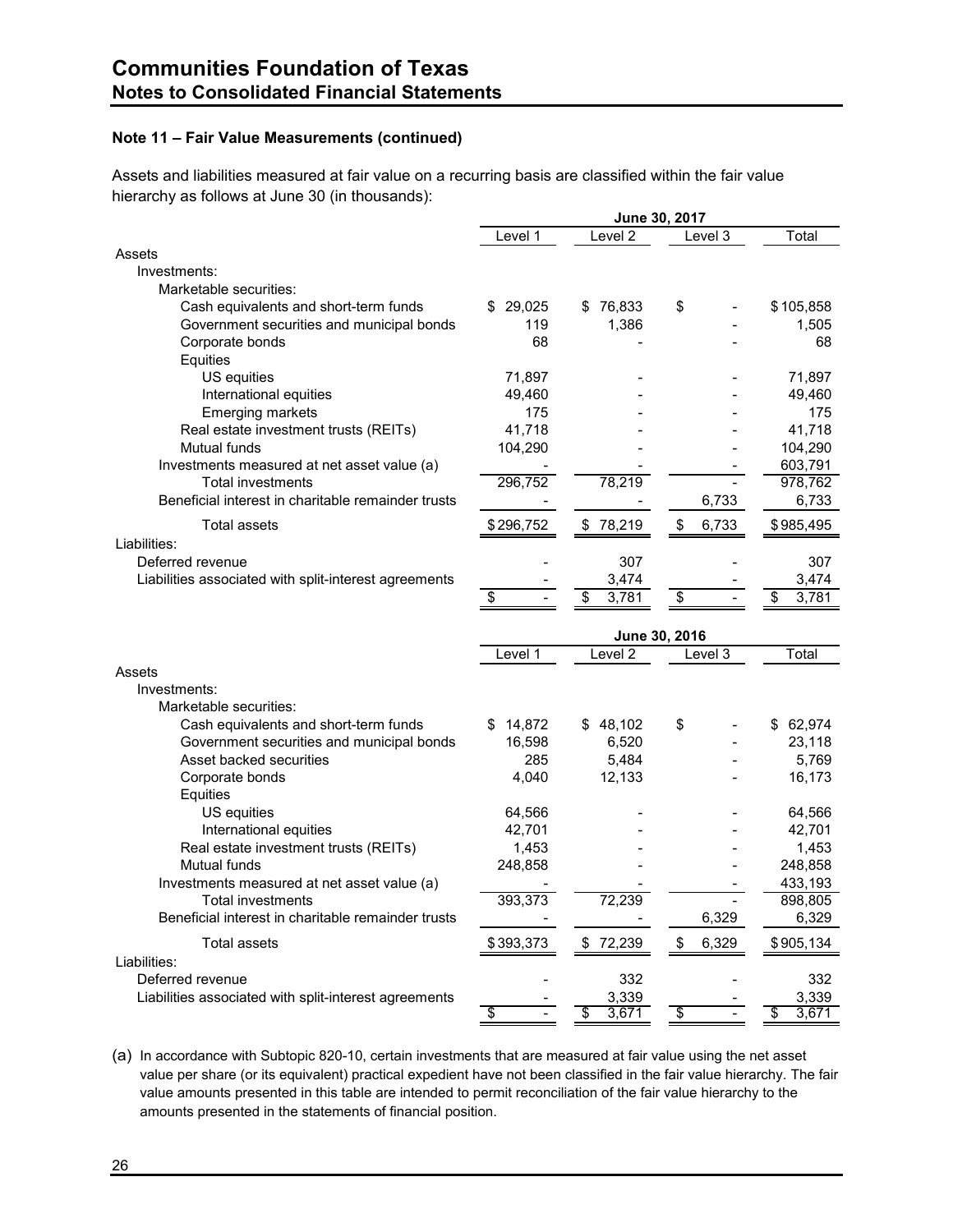The changes in Level 3 assets and liabilities measured at fair value on a recurring basis are summarized as follows (in thousands):

|                                              | <b>Beneficial Interests</b><br>in Charitable<br><b>Remainder Trusts</b> |
|----------------------------------------------|-------------------------------------------------------------------------|
| Balance at July 1, 2015                      | \$<br>8.221                                                             |
| Sales and distributions                      | (2,092)                                                                 |
| Change in value of split-interest agreements | 200                                                                     |
| Balance at June 30, 2016                     | 6,329                                                                   |
| Contributions                                | 303                                                                     |
| Sales and distributions                      | (284)                                                                   |
| Change in value of split-interest agreements | 385                                                                     |
| Balance at June 30, 2017                     | 6,733                                                                   |

The summary of changes in fair value of Level 3 assets and liabilities has been prepared to reflect the activity in the same categories as those provided in the consolidated statements of activities.

The following table summarizes the valuation techniques and significant unobservable inputs used for the Foundation's assets and liabilities that are categorized within Level 3 of the fair value hierarchy (in thousands):

|                                                                 | Fair Value at<br>June 30 |       | Valuation             | Unobservable                                        | Range of Inputs<br>(Weighted Average)<br>June 30 |                                    |  |
|-----------------------------------------------------------------|--------------------------|-------|-----------------------|-----------------------------------------------------|--------------------------------------------------|------------------------------------|--|
| Investment Type                                                 | 2017                     | 2016  | Techniaues            | Input(b)                                            | 2017                                             | 2016                               |  |
| <b>Beneficial interest</b><br>in charitable<br>remainder trusts | 6.733                    | 6.329 | Discounted cash flows | Discount rate (a)<br>Expected rate of<br>return (c) | 3.8 <sub>to</sub><br>6%<br>$(4.50\%)$            | 3.8 <sub>to</sub><br>6%<br>(4.97%) |  |

(a) Represents amounts used when the Foundation has determined that market participants would take into account these discounts when pricing the assets or liability.

- (b) Significant increases or decreases in any of the above unobservable inputs in isolation may result in a significantly lower or higher fair value measurement.
- (c) Represents the net fair market value of assets to be paid to the Foundation based on terms stated in the trust agreement.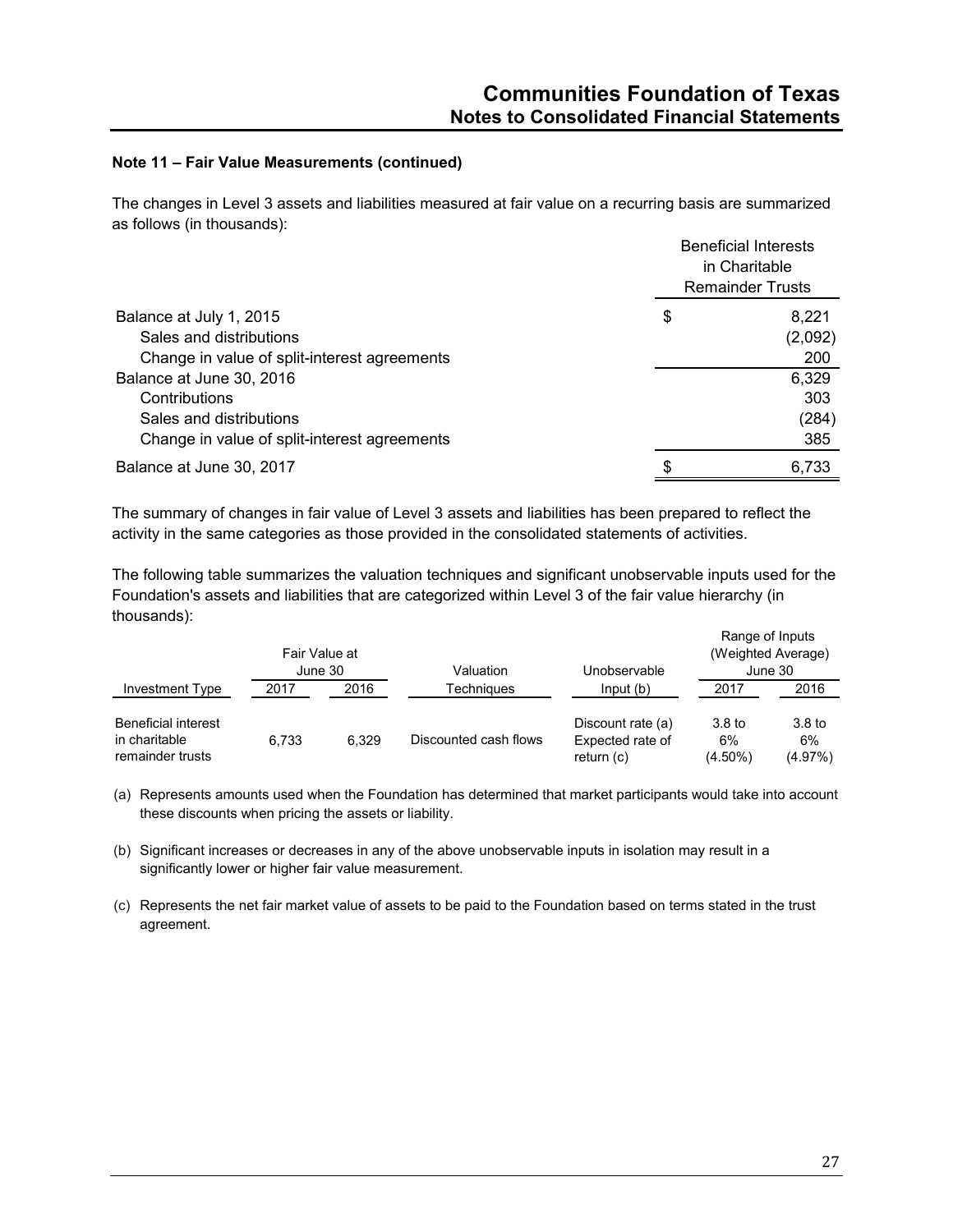The Foundation's investments in certain entities that calculate NAV and for which there is not a readily determinable fair value are summarized as follows (in thousands):

|                       |     |                   | Unfunded        | Redemption                             |                        |
|-----------------------|-----|-------------------|-----------------|----------------------------------------|------------------------|
|                       |     | <b>Fair Value</b> | Commitments     | Frequency                              | Redemption             |
|                       |     | <b>June 30,</b>   | <b>June 30,</b> | (If Currently                          | Notice                 |
|                       |     | 2017              | 2017            | Eligible)                              | Period                 |
| Index funds           | (a) | \$<br>266,752     | \$              | Daily                                  | 2 days                 |
| Equity fund           | (b) | 6,644             |                 | Monthly                                | 30 days                |
| International fund    | (c) | 34,591            |                 | Monthly                                | 30 days                |
| Emerging market funds | (d) | 69,837            |                 | Daily, Monthly                         | 2 to 90 days           |
| Bond funds            | (e) | 107,919           |                 | Daily                                  | 15 days                |
| Fund of funds         | (f) | 24,492            |                 | Quarterly,<br>Annually,<br>Semi-Annual | 6 to 60 days<br>or N/A |
| Hedge funds           | (g) | 77,269            |                 | Quarterly,<br>Annually,<br>Semi-Annual | 30 to 60 days          |
| Private-equity funds  | (h) | 16,287            | 25,704          | N/A                                    | N/A                    |
| Total                 |     | \$<br>603,791     | \$<br>25,704    |                                        |                        |

(a) This class includes commingled equity index funds that invest in large, mid and small cap domestic public equities. No accounts have short positions.

(b) This class includes a commingled fund that invests only in domestic small cap value public equities. The account has no short positions.

(c) This class includes a commingled fund that invests in large and mid-cap international public equities. This account has no short positions.

(d) This class includes commingled emerging market equity index funds and at June 30, 2017, a commingled actively managed fund that invests only in emerging market public equities. This class may invest in derivatives.

(e) This class includes a commingled fund that invests in public equity and fixed income markets across the globe.

(f) Fund of funds consist of investment funds that are designed to invest in diversified holdings. Management of the fund has the ability to hold a net long or net short position. The fair value of investments in this category have been provided by the underlying hedge fund managers. One fund with an approximate value of \$166,000 does not provide redemption rights and the timing of liquidity events and distributions from this fund cannot be determined. .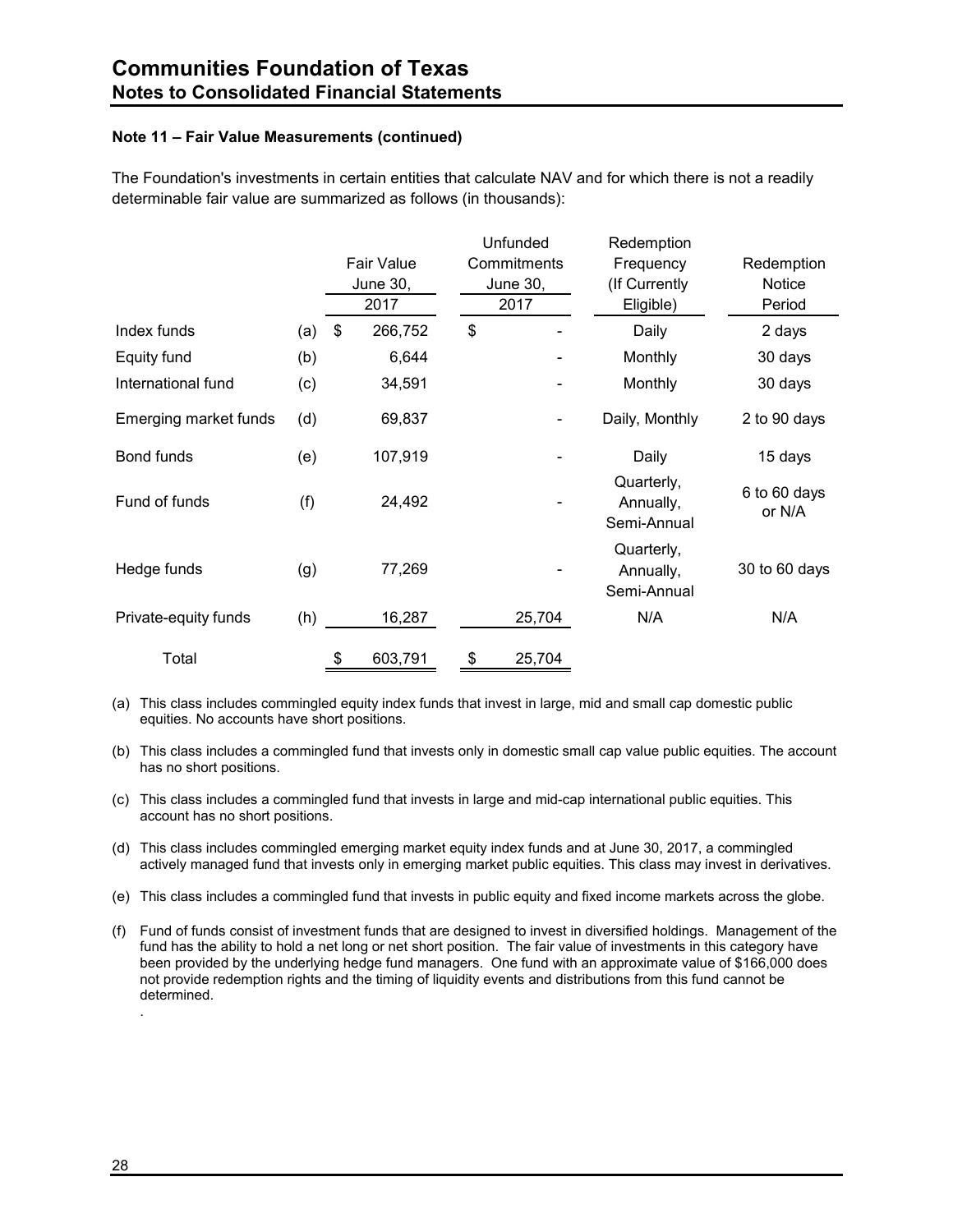- (g) This class includes commingled funds that provide exposure to a diverse array of absolute return oriented strategies, some implemented by single-strategy specialist and others pursued by managers employing multiple techniques. These strategies may include but are not limited to long / short equity, event-driven investing, capital structured arbitrage and fixed income arbitrage.
- (h) These funds consist of investments in private equity funds and similar investment funds that are generally designed for long-term investment strategies by investing in companies whose stock is not publically traded, bank debt, real estate, or similar investment securities. Distributions are typically based on capital transactions and other liquidity events within the underlying investment funds. The majority of the funds will terminate between 2022 and 2025; however, the ultimate outcome of liquidity events and overall duration of the funds cannot reasonably be determined.

#### **Note 12 – Leases**

The Foundation leases office, retail and restaurant space as well as certain agricultural land to independent third parties. These leases expire over the next 20 years.

Future minimum rental income under non-cancelable operating leases include the following at June 30, 2017 (in thousands):

| Years ending June 30: |              |
|-----------------------|--------------|
| 2018                  | \$<br>4,093  |
| 2019                  | 3,942        |
| 2020                  | 3,685        |
| 2021                  | 3,473        |
| 2022                  | 2,402        |
| Thereafter            | 7,475        |
| Total                 | \$<br>25,070 |

This amount does not include contingent rentals that may be received under certain leases of retail space that are based on a percentage of revenues. Contingent rentals amounted to approximately \$1,000 and \$56,000 in 2017 and 2016, respectively. The Foundation recognized lease income, included in other income in the consolidated statements of activities of \$4,752,000 and \$5,132,000 for the years ending June 30, 2017 and 2016, respectively.

#### **Note 13 – Other Investments**

The Foundation's other investments are comprised of equity interests in closely held corporations, limited partnerships, and limited liability companies which do not have readily determinable fair values. Based on evaluation, the Foundation has determined that its investment in three entities should be reported under the equity method and that all other investments should be reported at cost. The Foundation's ownership in these entities were 23.3 percent, 14.3 percent; and 50.0 percent for the years ending June 30, 2017 and 2016, respectively.

The Foundation reported total investments carried under the equity method of approximately \$13,369,000 at June 30, 2017 and 2016. The Foundation recognized earnings related to its investments carried under the equity method of approximately \$1,116,000 and \$1,158,000 for the years ended June 30, 2017 and 2016, respectively, which are included in other income in the consolidated statements of activities.